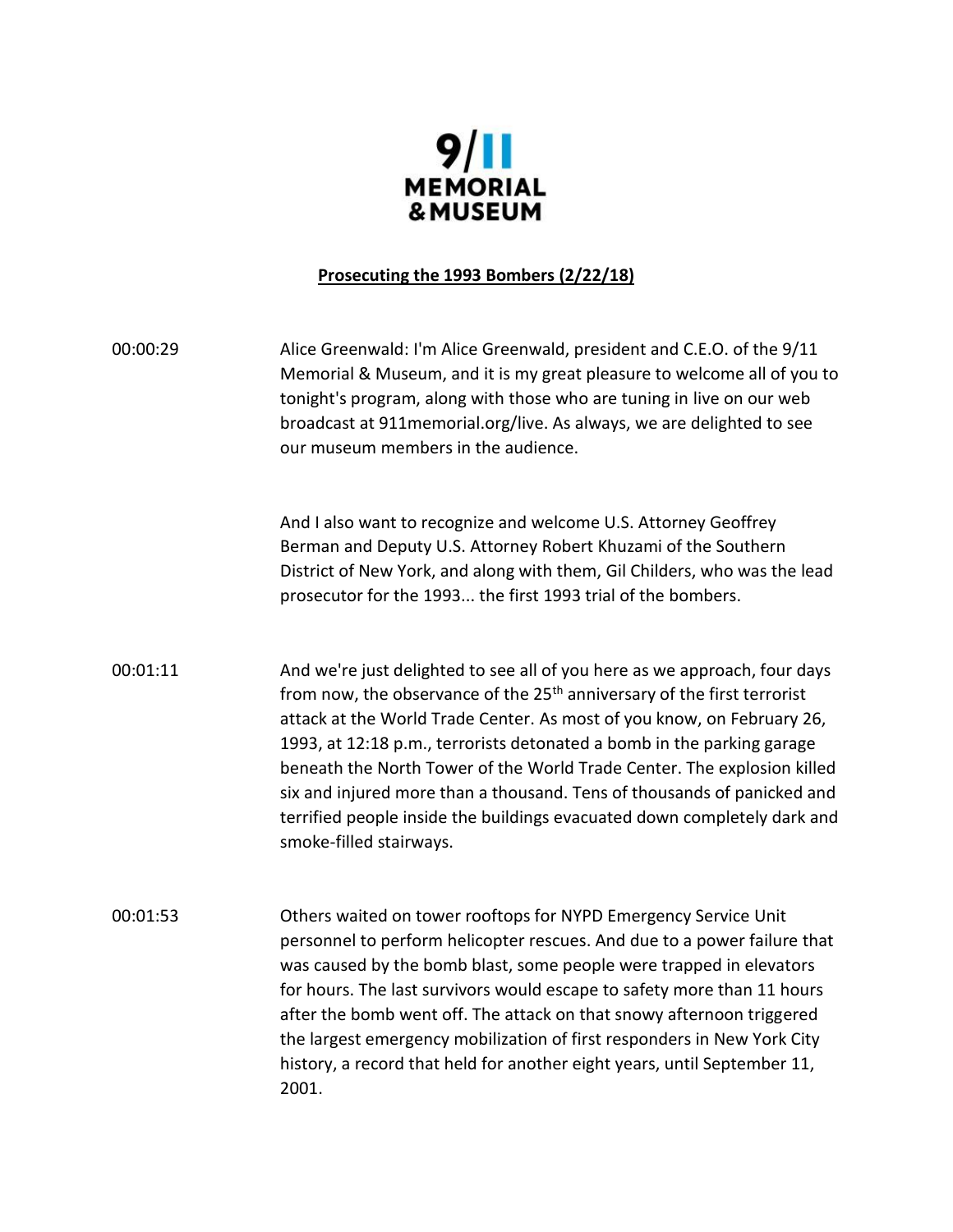| 00:02:31 | While overshadowed by 9/11, the 1993 bombing represented a pivotal<br>moment in the history of the World Trade Center, the city of New York,<br>and frankly, our own national reckoning with terrorism in a global age. It<br>was also a landmark moment for law enforcement and the justice<br>system. The first of the perpetrators was arrested within a week of the<br>attack, and by October of that same year, four of the co-conspirators<br>were brought to trial in federal court in Lower Manhattan. |
|----------|----------------------------------------------------------------------------------------------------------------------------------------------------------------------------------------------------------------------------------------------------------------------------------------------------------------------------------------------------------------------------------------------------------------------------------------------------------------------------------------------------------------|
| 00:03:06 | Tonight we are joined by Mary Jo White, former U.S. attorney for the<br>Southern District of New York, who oversaw the prosecution of the<br>apprehended terrorists. Mary Jo White was the first woman appointed to<br>hold this office and served from 1993 to 2002. During her tenure, she<br>specialized in international terrorism cases, securing convictions for the<br>perpetrators of the 1993 World Trade Center bombing and creating a<br>terrorism investigation unit within the Southern District. |
| 00:03:39 | In addition, Mary Jo White's impressive record of prosecuting white-<br>collar crimes in the Southern District led to her 2013 appointment by<br>President Barack Obama as chair of the Securities and Exchange<br>Commission. White stepped down from the S.E.C. in January 2017 and is<br>currently a litigation partner and senior chair at Debevoise & Plimpton<br>law firm, which she's told me she's returned to six times.                                                                              |
| 00:04:08 | We are so privileged to have Mary Jo with us this evening, and I want to<br>thank her for sharing her time and her insights with us. We are also<br>deeply grateful to the David Berg Foundation for supporting the<br>museum's current public program season. So, without further ado, please<br>join me in welcoming Mary Jo White in conversation with the museum's<br>executive vice president and deputy director for museum programs, Cliff<br>Chanin.                                                   |

(applause)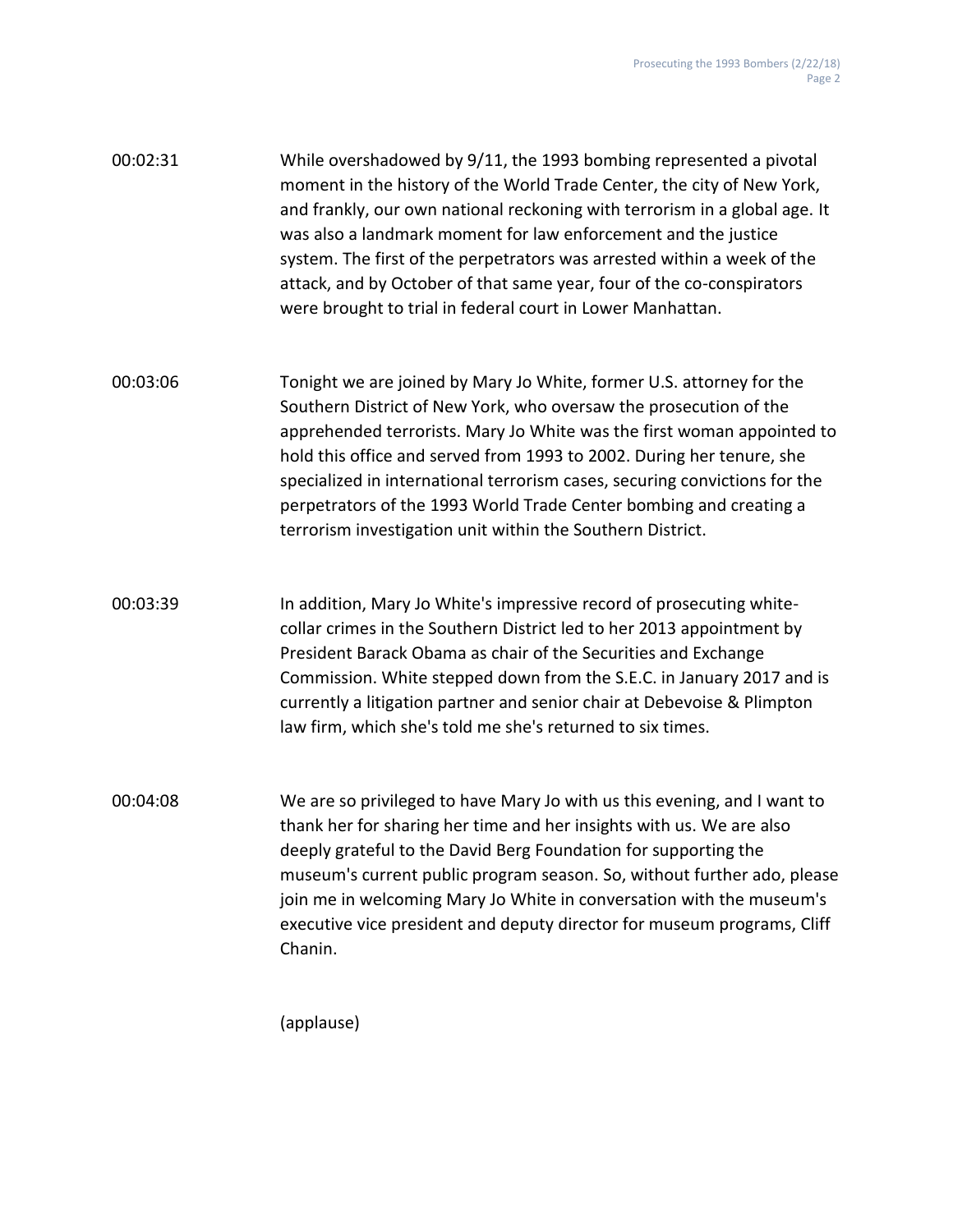00:04:42 Clifford Chanin: Thank you so much, Alice. So, welcome, everybody- welcome.

Mary Jo White: Thank you.

Clifford Chanin: It really is, as Alice said, Monday, 25 years. And you were, at that point, when the bomb went off in the World Trade Center, you were the acting U.S. attorney in the Eastern District, and you would be on your way here to the Southern District very soon thereafter. But I wonder if you could tell about your first impression when you heard the news, and what you thought this might be, as opposed to what it turned out to be.

00:05:16 Mary Jo White: Yeah, I think-- and I was in the Eastern District then-- I was on my way to lunch and sort of, with some colleagues from the Eastern District and heard that there... They thought there had been a bombing there. I think two weeks later, I was nominated to be the Southern District U.S. attorney.

00:05:36 And so on March 1-- this is less than two weeks-- I got a call from Janet Reno, the attorney general. I'm sitting in Brooklyn, and she asked if I was satisfied with the way the investigation of the Trade Center bombing was being handled, and I said, "It's actually not my case 'cause I'm in the Eastern District." But really from that day forward, you know, I was kind of in charge of overseeing it. What did we think it was? I think initially, um... you know, I mean, I think as critics say, as well, you know, thought it to be, you know, however motivated, perhaps an isolated criminal act. I was not of that view for very long, though.

00:06:17 Clifford Chanin: What was it that changed your view about that?

Mary Jo White: It really was the continuing investigation of it. I mean, every single day learning more and more about the network while still in the Eastern District. I didn't actually come physically to the Southern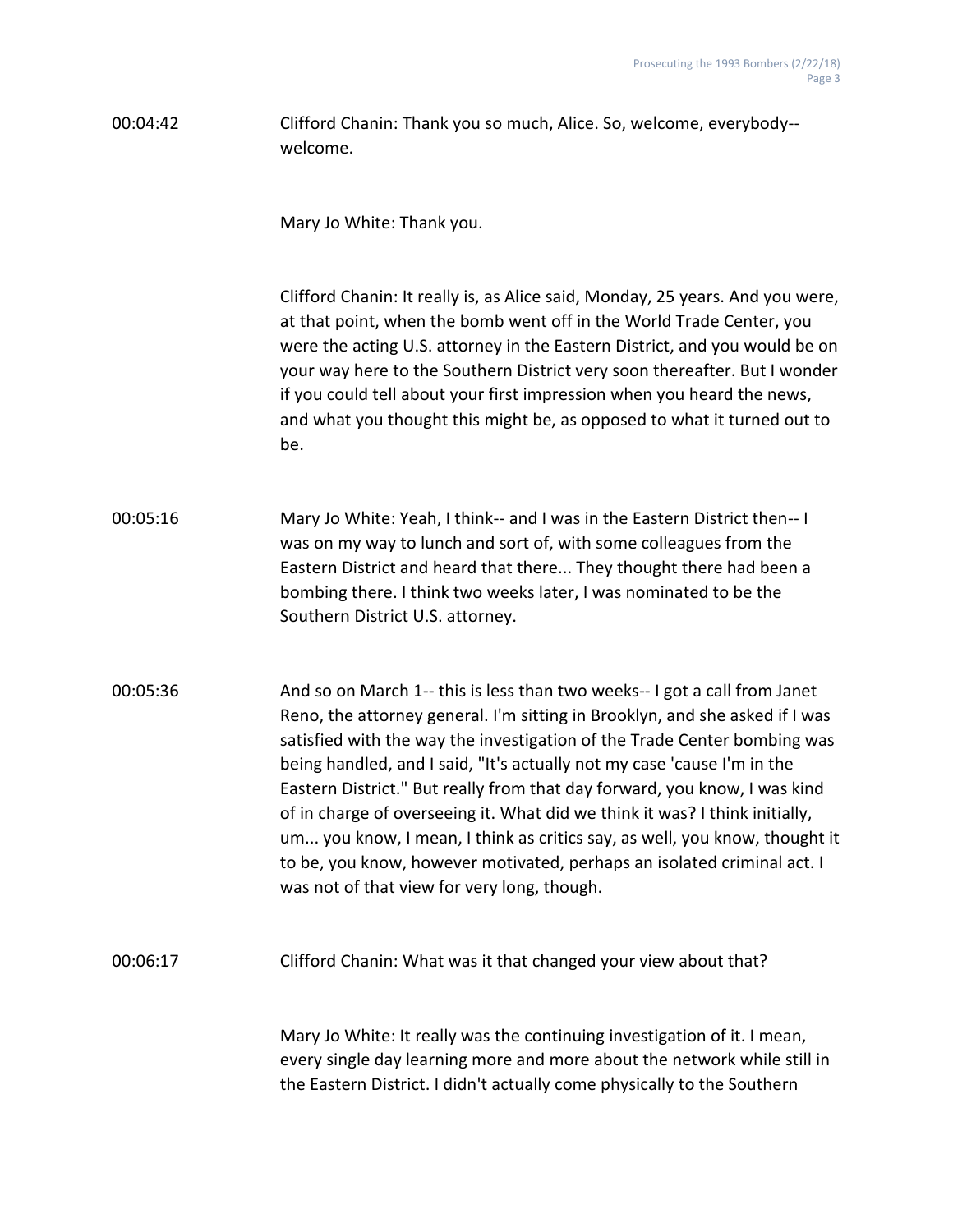District until June of 1993, I think. Gil Childers, who's here, and Henry DePippo, who were the lead prosecutors in the first Trade Center bombing, came to my office in Brooklyn and informed me about another plot going on.

00:06:46 Same time, a week or so after the Trade Center bombing, when I learned about it-- the Day of Terror plot, which was headed by the Blind Sheikh. Essentially, that was the plot to blow up the bridges and tunnels connecting New York and New Jersey. And so that was investigated, prosecuted, and a combination of the... those two cases and what we learned during the investigation-- didn't fully understand it. I mean, one of the things people didn't appreciate, I think, is, you can convict people on sufficient evidence without knowing the full story. And so, certainly from my point of view, I just saw red lights blinking everywhere about how serious I thought this threat was from international terrorists, you know, Islamic fundamentalists, how long-term I thought it was, and how little we knew about it, but how dangerous it was.

00:07:35 And so once we'd actually finished the Trade Center trial-- the four defendants on trial were convicted-- finished the Trade Center trial, finished the Day of Terror trial, where about nine others were convicted, I did form the first terrorism unit in any U.S. attorney's office prior to 9/11 because I wanted not to ever do another terrorism case, if I could avoid it-- did not want there to be another terrorism case-- but so that we could follow all the leads that we, you know, had from the evidence we gathered there.

00:08:05 Clifford Chanin: Come back a little bit in time. As it's dawning on you that this threat is more than initially it appeared to be, how are you taking this information to the government at large? I mean, who were you talking to? How were they reacting to your sense that, "Wait a minute, this is much bigger than this one event, as bad as that was"?

00:08:28 Mary Jo White: I think it varied, how people were taking it. How did... Who did we communicate with? Clearly the FBI. I personally communicated with Janet Reno, the attorney general, Louis Freeh, the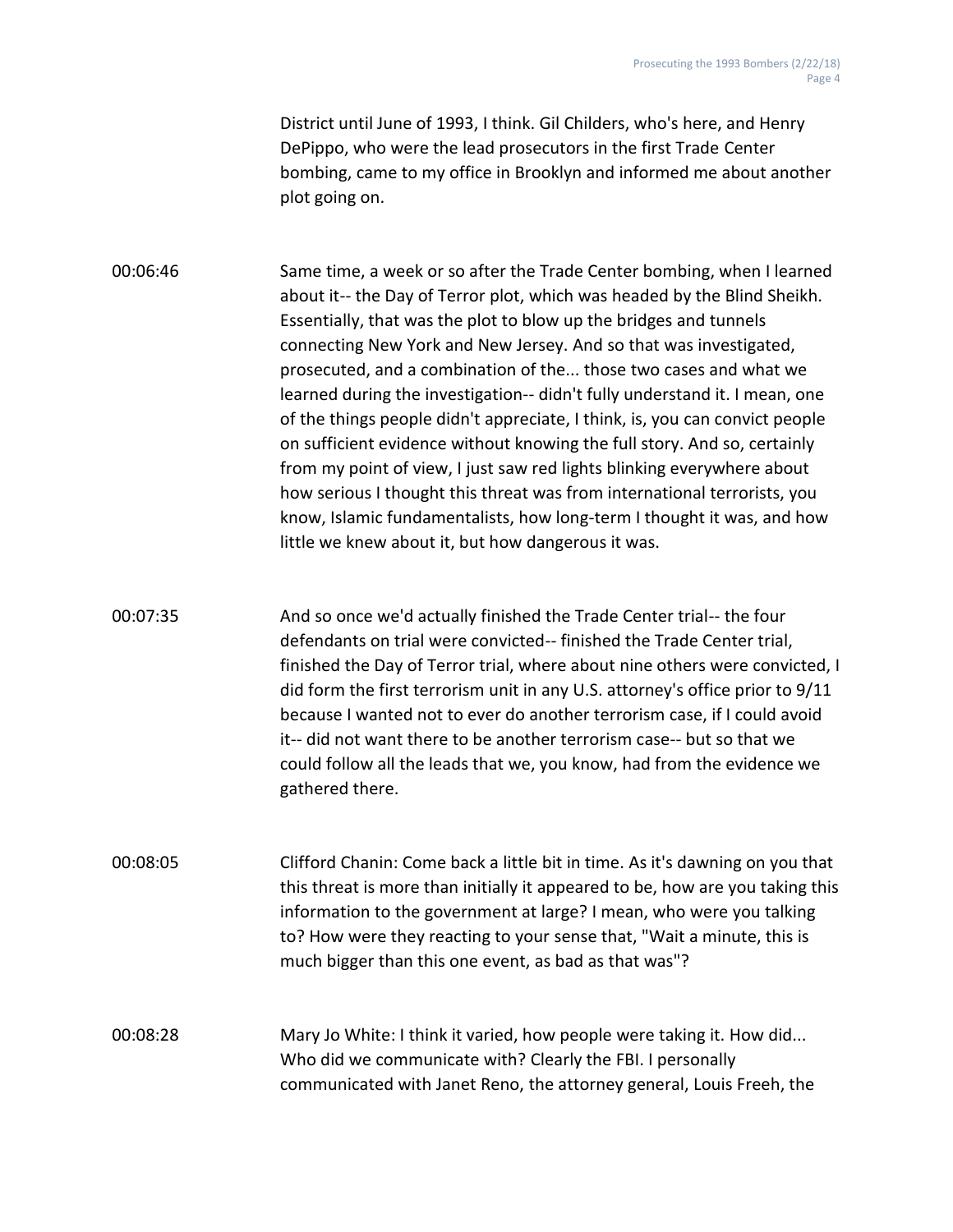director of the FBI, who I'd known for many years. And then, you know, it was in various conversations, you know, over time.

00:08:48 I mean, I think different people, particularly early on, had very different views of how dangerous or not it was. I remember during the Day of Terror case, the Blind Sheikh, who we ultimately indicted in that case-- a number of people in the government didn't want to indict him, but rather to deport him. And my view was, the worst thing you possibly could do when you have this long-term risk to the security of the United States is to deport someone and lose track of them.

Clifford Chanin: Mm-hmm.

Mary Jo White: So, it took a while, I think, for most of our government to appreciate how dangerous the risk was.

00:09:27 Clifford Chanin: In terms of the prosecution of the '93 bombing, there were two trials, because two of the ultimate defendants were not caught in that first sweep that got four. But as you were preparing the prosecution-- Gil and Henry and the others-- I mean, did it seem like this was going to be clear and simple in terms of the prosecution, or were there particular hurdles that you anticipated either because this was kind of a new kind of case that the jury might not understand, or for national security reasons?

00:09:58 Mary Jo White: Well, the national security issues in all these cases-- and eventually I think we did 36 terrorist defendants-- I mean, and you always ran into situations where you might not be able to use certain evidence in a case because of national security concerns. And that meant you were trying the case on less evidence than you would other kinds of cases.

> The first Trade Center bombing trial, brilliantly tried by Gil and Henry and Mike Garcia and Lev Dassin, was really-- Yousef wasn't there, who was the mastermind of the Trade Center bombing. Most of the evidence we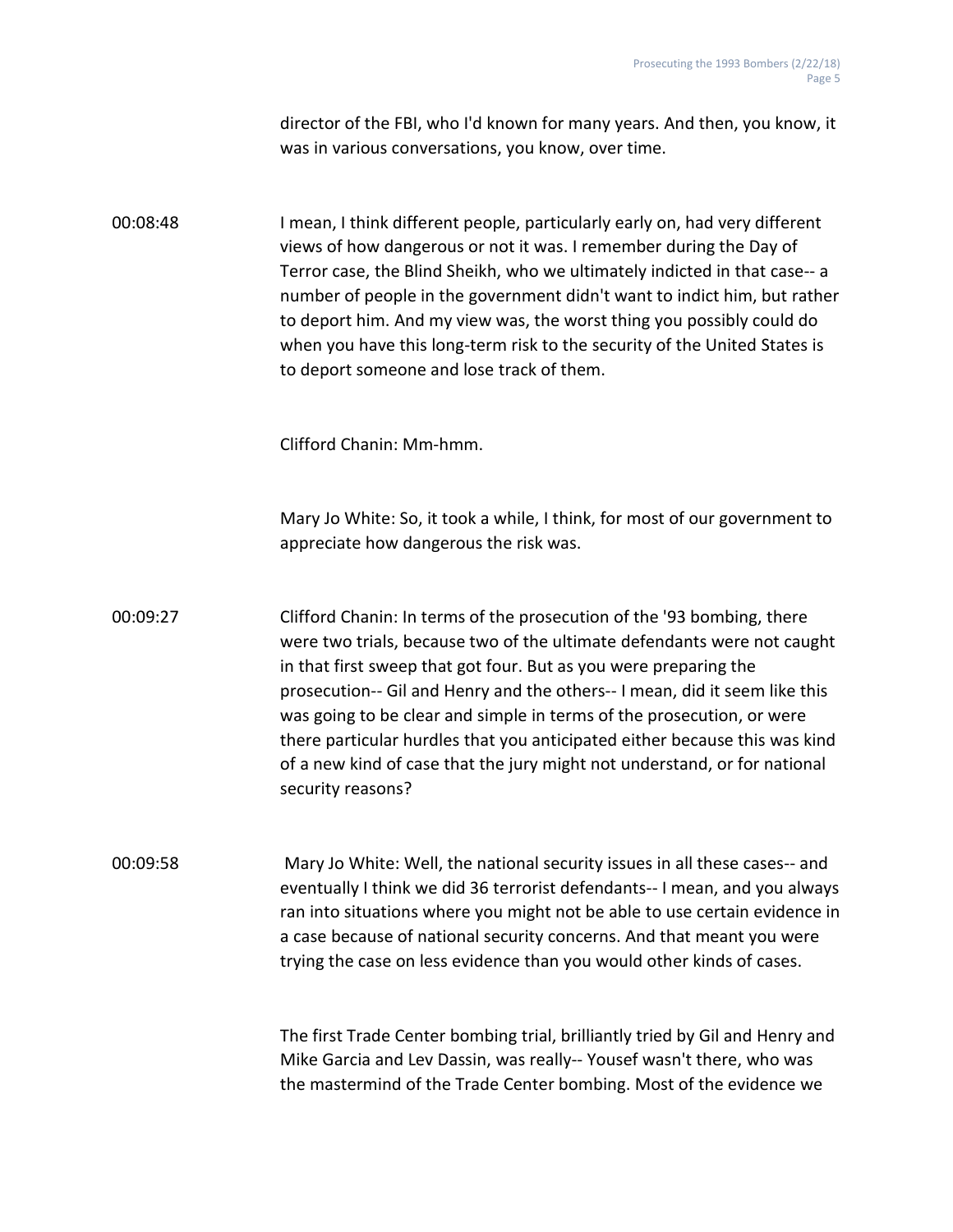had, in a sense, as I recall it, was about Yousef, so you in effect tried him in absentia and then connected the other defendants to him.

# 00:10:38 It was, you know, purely a circumstantial evidence case. You didn't have an insider, you had no confession. You had phone records and fingerprints, and it was, you know, it was pieced together quite, you know, powerfully. And I'm not sure, you know, all the jurors really understood it until the summation sort of, you know, knitted it all together, you know, for them.

But it was really a very difficult case. The model that you have, you know, downstairs, you know, it was a very important piece of that to sort of make the bombing come alive. As I recall, three of the four defendants- typical lawyering, perhaps not good lawyering-- you know, claimed there hadn't been a bombing. "And if there was a bombing, my guy didn't do it," you know, kind of thing.

# 00:11:20 And so, you know, to actually have the... really the scene of devastation, you know, come alive with the model was really very important. Obviously, six people and the unborn son of Monica Smith, the sixth victim, you know, died tragically in that bombing, as well. But it was a tough, it was a tough case.

Clifford Chanin: How do you, as U.S. attorney, follow the ongoing development of strategy? And what happens inside the office during a case like this?

Mary Jo White: They will really give me up for this. Rob Khuzami's out there, too, from the Day of Terror trial. I followed it rather closely.

(laughter)

Mary Jo White You know, I was in the courtroom a lot.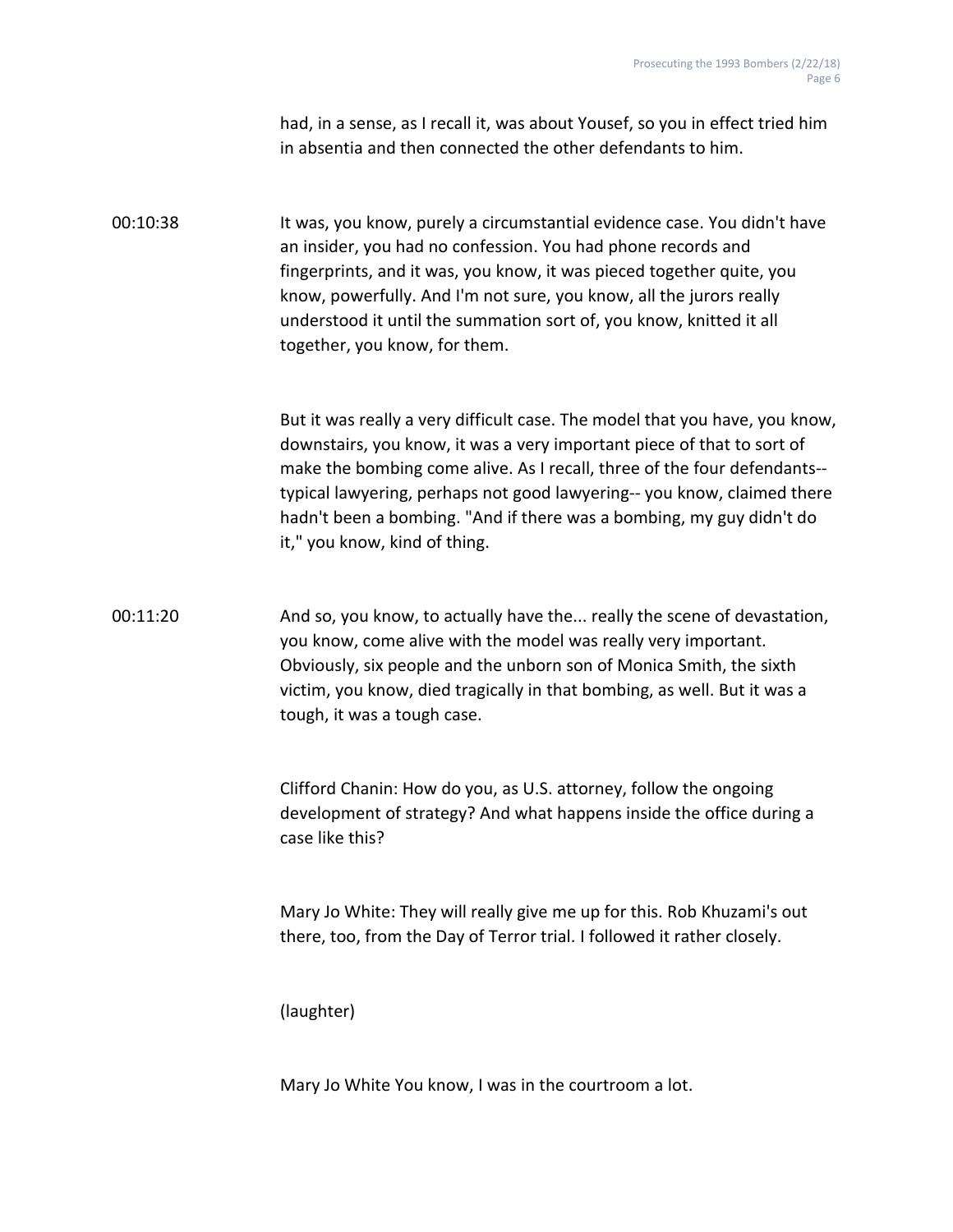#### Clifford Chanin: Uh-huh.

00:11:56 Mary Jo White I was meeting with folks a lot, probably, probably more so in the Day of Terror trial. You know, I didn't physically get over to the Southern District until June of 1993, even though I was bothering them before that. You know, I would catch up with the transcripts, I mean, you know, and offer thoughts. I mean, you know, the folks that did these terrorism cases in the Southern District were just, you know, spectacular prosecutors. They didn't really need my help, but they got it anyway.

#### (laughter)

00:12:22 Clifford Chanin: And so the first trial ends with the conviction of the four defendants-- very lengthy sentences by Judge Duffy. At that point, though, you already have the second case underway. Is that not the chronology?

Mary Jo White: That is the chronology.

Clifford Chanin: And so, how did you see these two cases? How did you see these two cases? Were they both sort of the emanations of one group of people who were convinced that these were the kinds of things that ought to be done, or were they sort of discrete acts with a couple of links between them?

00:13:02 Mary Jo White: I think there were links. The sheikh was clearly a link. But we learned more and more about the links as time went on.

Clifford Chanin: Mm-hmm.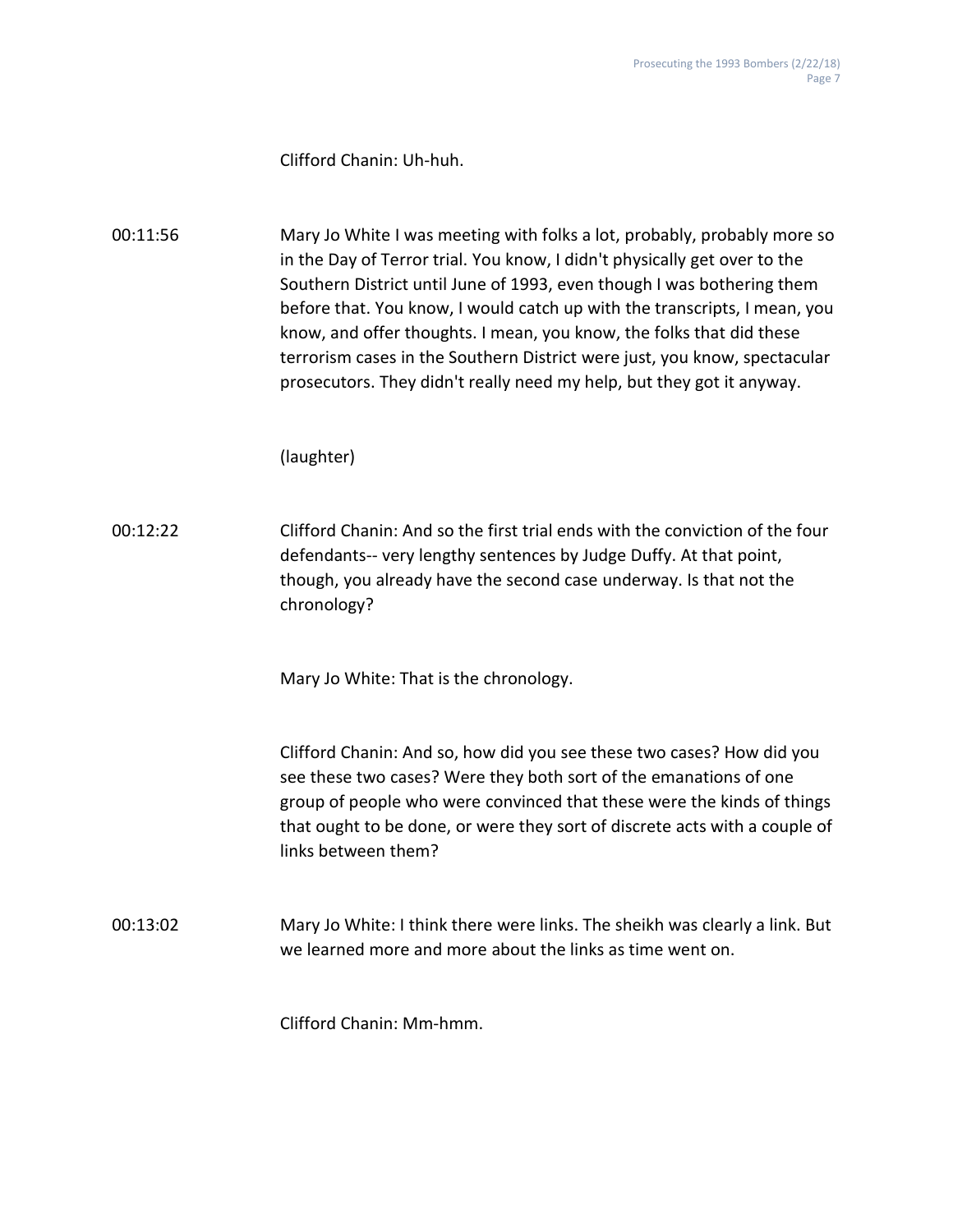Mary Jo White: Some pieces, you know, remained in isolation for longer than others. You know, we first learned a little bit about bin Laden in... probably 1995, no idea who he really was, eventually learned more. Khalid Sheikh Mohammed, also, the mastermind of 9/11, kind of came into the picture over the years.

00:13:39 Clifford Chanin: Mm-hmm. (coughs) You write...

Mary Jo White: Yes... I had my granddaughters, you know.

Clifford Chanin: We have a very helpful audience. (laughs): Thank you.

Mary Jo White: Keep talking...

Clifford Chanin:: Yeah, this was my, this was my cue. I'm sorry I missed it. The number of cases, as you alluded to before, many defendants and a number of really critically important cases over the course of time, and what's interesting-- you wrote in the first quarter of 2001-- spring 2001- this article in the "Middle East Quarterly," "Prosecuting Terrorism in New York," which, you know, up to that point, is the state of the art of these cases of increasing international reach, increasing complexity.

00:14:26 So as you're prosecuting them-- and you might take us along through the list of these cases-- are you really beginning to become more convinced that the threat is even greater than the last case revealed it to be?

> Mary Jo White: Without question, I think. I mean, you know, the Day of Terror trial really was a... it was a declaration of war. You know, urban terrorism war against the United States. (coughs): And everything we learned made us more fearful of the risk.

Clifford Chanin: And what does that do to the investigators..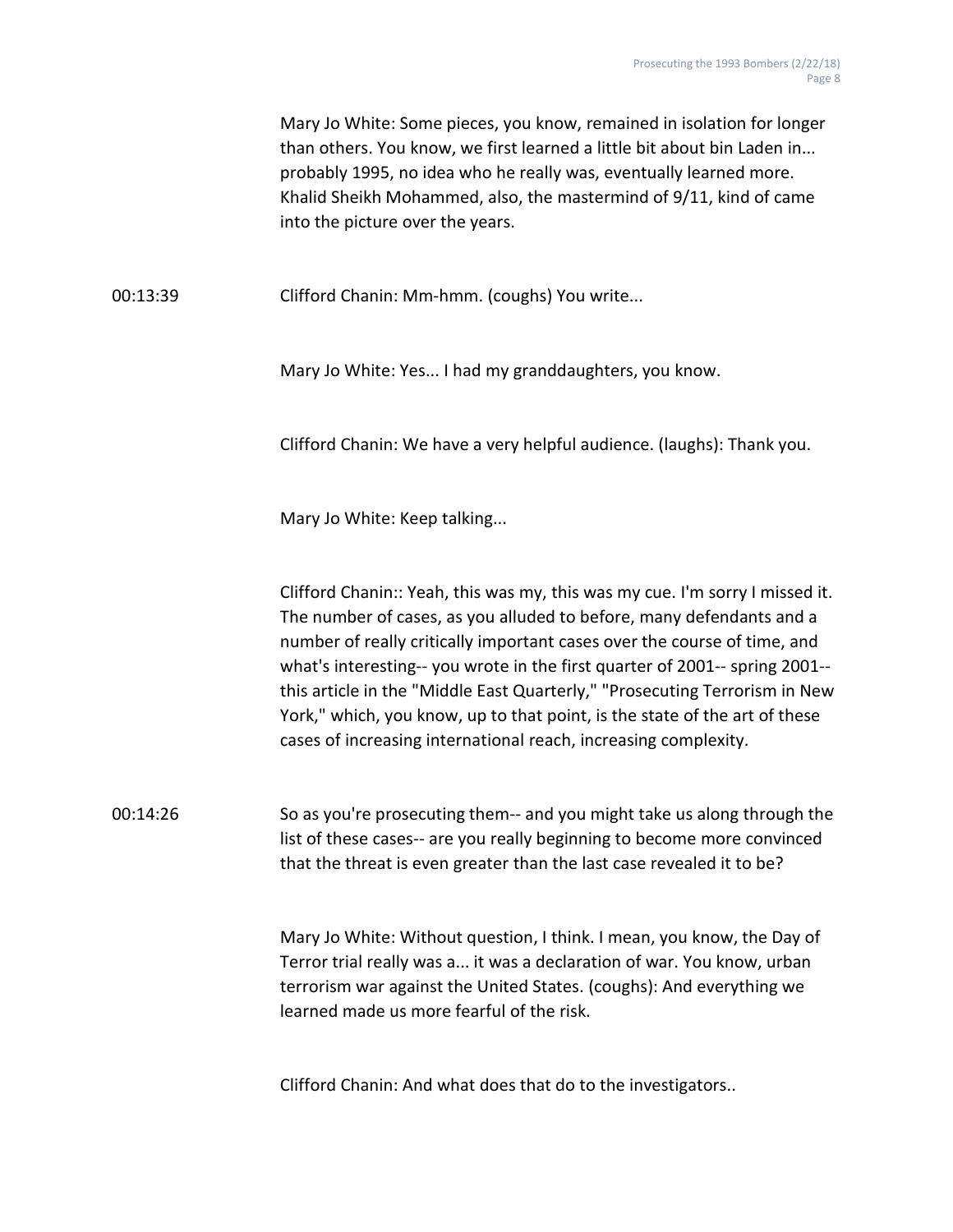Mary Jo White: Pardon me.

00:14:59 Clifford Chanin: ...and the prosecutors who are sort of watching this? And you have to be thinking, "What don't I know about what's going on out there?"

Mary Jo White: Well, and you still don't know.

Clifford Chanin: Yeah.

Mary Jo White: You still don't know everything, I think. I mean, you learn as much as you can as fast as you can. You alert people to the dangers that you see. You piece together what you can. You neutralize with criminal cases, if they're available, dangerous terrorists, but you keep investigating.

00:15:26 Clifford Chanin: One of the interesting things-- it comes to the Day of Terror case, otherwise known as the landmarks plot. Because we spoke about this earlier, and that particular investigation and prosecution really became almost a model, but it also set an example of what critics would latch onto, as a kind of entrapment argument, because you did have an informant in the middle of this plot.

> You had the informant sort of feeding them, sort of further steps into the plot, and yet, this was a group that was clearly determined to do very, very great damage. So, you know, that was a very successful example of something that prevented a case.

00:16:07 Mary Jo White: Well, and look, this was one of the biggest challenges I had when I first became U.S. attorney. It would have been a challenge no matter when I had it, but I had just become U.S. attorney. And in that case, we had an informant known as the Million Dollar Man. Paid a lot of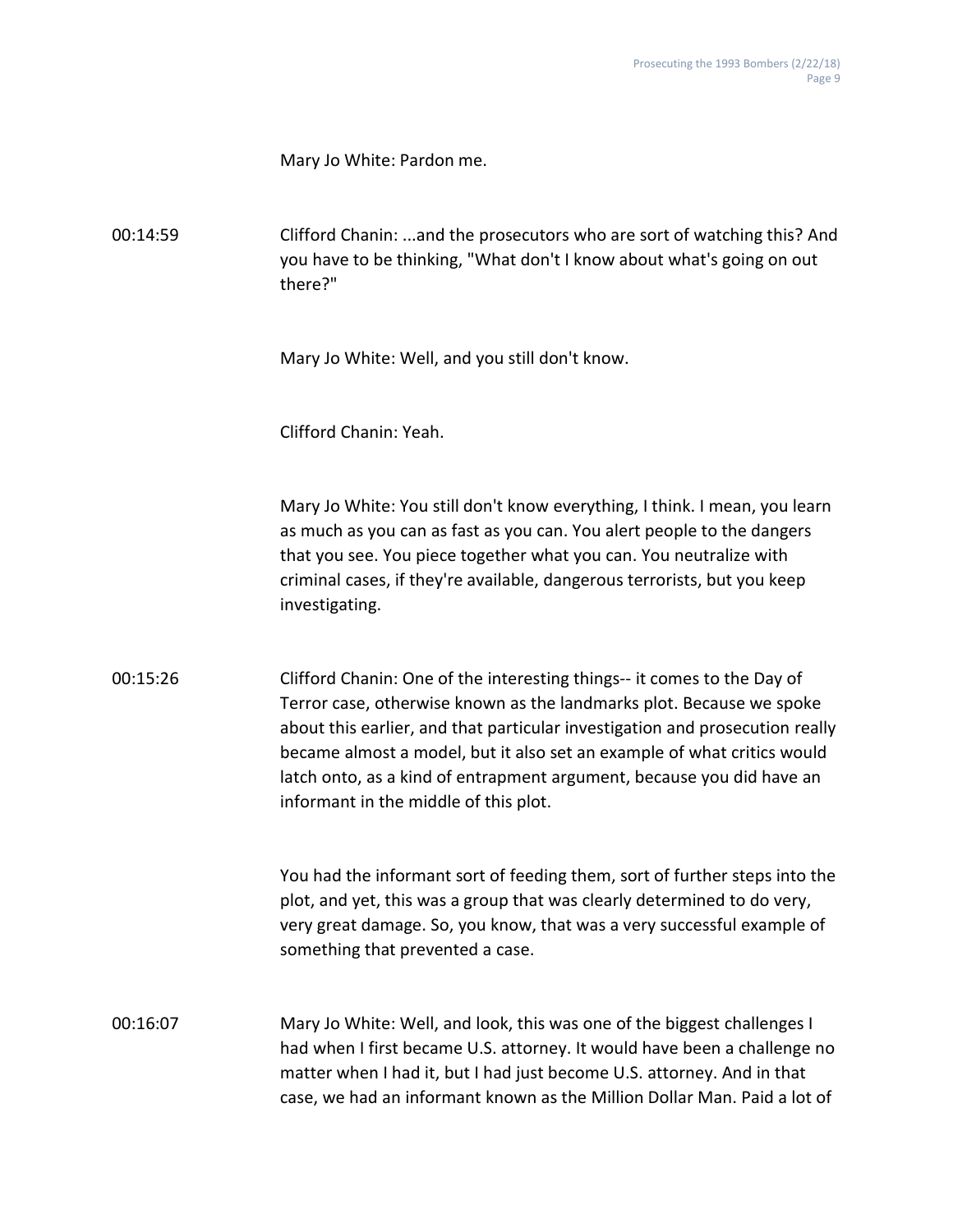money to be the informant, a lot of impeachment. (coughs): And we had the warehouse in which the co-conspirators were mixing-- really building- - the bombs under surveillance.

00:16:35 And so one of the decisions we had to make was, when do you take the case down? When do you actually... (coughs): Pardon me-- arrest the defendants? And you never want to compromise, you know, public safety when you're making those decisions. And so that really kind of fell to me to decide. And then you want to bring in, you know, you want your net as broadly-- to be as broad as it can be to bring in even, you know, more dangerous terrorists into the loop-- more senior people. And so, you know, yes, there were entrapment arguments made.

> I mean, we successfully rebutted those arguments. And you, you always will err on the side of public safety, even if you lose a couple of people from your, you know, your criminal prosecution.

00:17:19 Clifford Chanin: The issue of informants and entrapment has continued to be a theme...

Mary Jo White: Yep.

Clifford Chanin: ...in the assessment of these cases-- and not just cases in the Southern District-- and I wonder if you could step back and think about, you know, this on the grander scale. I mean, is there a risk of government being too aggressive in some of these cases?

00:17:39 Mary Jo White: There can be. I mean, I think you have to-- you know, I mean, I think you-- it's... There's a lot of judgment involved. I mean, I think the... (coughs): Once the law was amended to provide for prosecutions for lending material support to terrorism-- and that was really after 9/11when that really, you know, occurred-- you have to be careful that you're not, you know, kind of planting the idea and fomenting the idea. (coughs) But I also think you have to be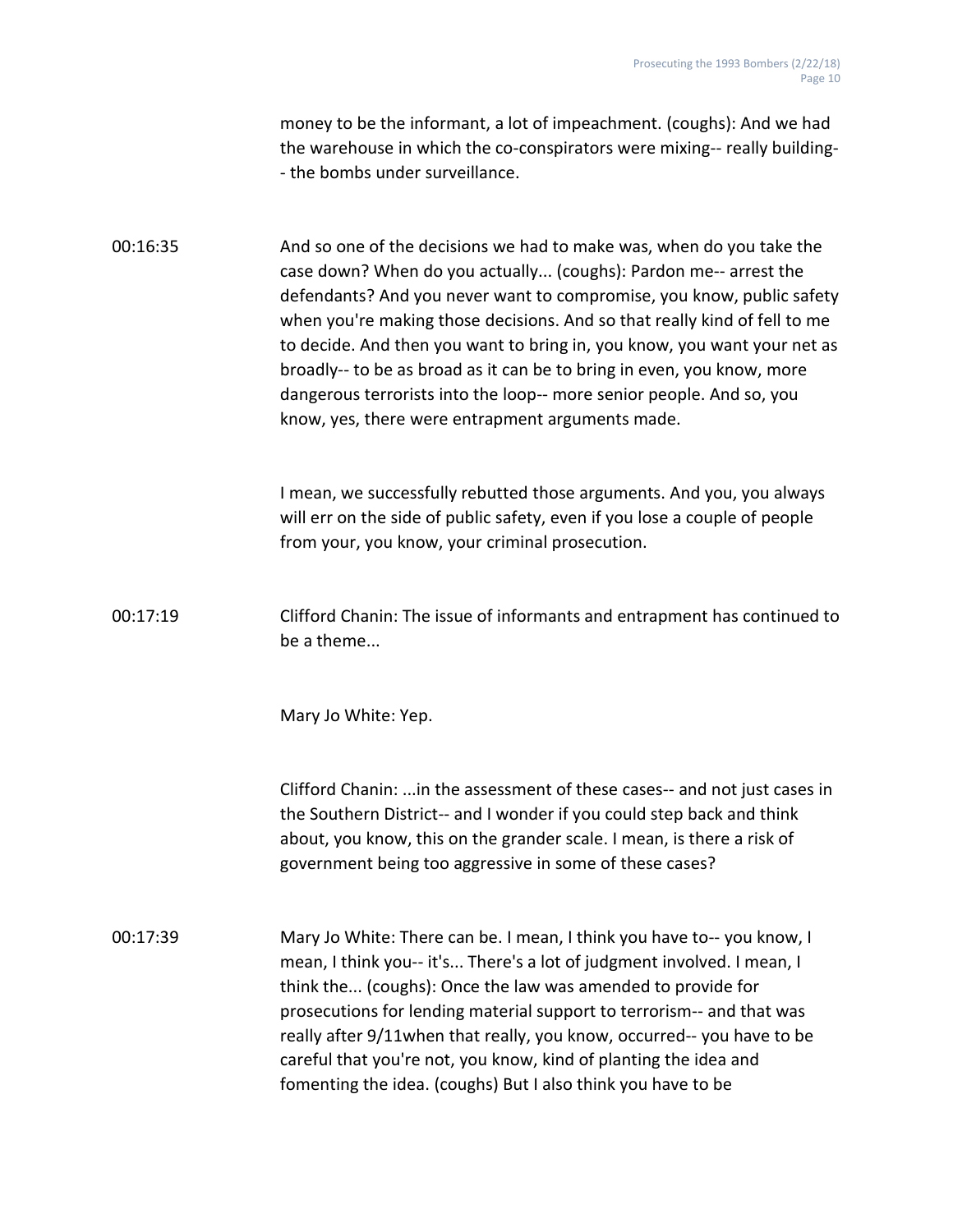extraordinarily aggressive in these prosecutions. You know, and not just prosecute the leaders, but also prosecute those that, you know, rent the cars...

Clifford Chanin: Mm-hmm.

00:18:18 Mary Jo White: ...provide the ingredients, and so forth. So it's a, it's a- you know, it's something you need, people with judgment and discretion to decide how best to do it. But you have to use informants.

Clifford Chanin: One of the...

Mary Jo White: If you, if you have the ability to have an informant.

Clifford Chanin: Right, right. One of the things that you mention in this article is the development of the JTTF, and the importance that it played. It expanded, I believe, too, because of the '93 investigation, new agencies were brought into that, and then became members of the JTTF. But explain to us, if you will, why that was so significant and the role that it plays.

- 00:18:54 Mary Jo White: Well, the JTTF actually goes back to the F.A.L.N. bombings, back in, you know, the '80s. And it's basically, the concept of the JTTF is, you need inter-agency cooperation in order to successfully, you know, ferret out terrorism, as well as to prosecute it. NYPD and FBI kind of being the lead agencies in that. And it's so obvious that that is so.
- 00:19:19 I mean, after 9/11, you know, you also, I think the world began to realize that needs to be a global, you know, JTTF, in effect. One of the things that Louis Freeh did as director of the FBI, before 9/11,was to establish liaison offices, you know, around the world. And that's what made possible stopping a lot of plots, prosecuting a lot of defendants. And so the JTTF,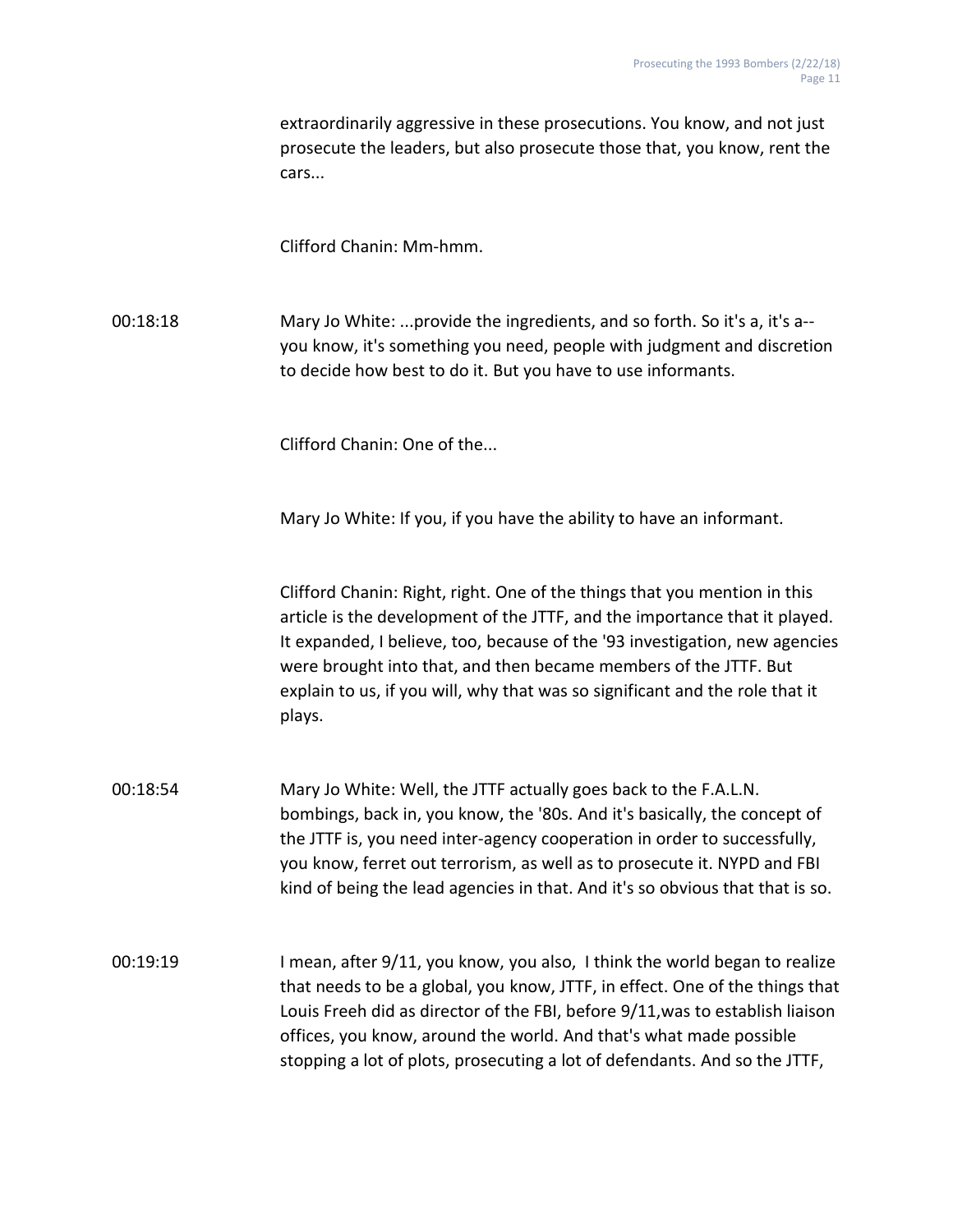in my mind, you know, lots of plots were foiled by the JTTF before 1993, before 9/11, and after 9/11.

And, you know, I still call it, as I think I did before 9/11 in that article you were referencing, one of the heroes of the city. And there's some members here tonight from the current JTTF. And, you know, we owe them an awful lot.

- 00:20:06 Clifford Chanin: Yep, yep. Is that-- you talk about the model-- but it was not necessarily the easiest thing to get underway. We had an earlier program here about those first early days of the initial creation of the JTTF. And then, you know, the FBI-NYPD relationship not always the smoothest, and then, you know, what is the issue of adding these agencies and making sure that they continue to cooperate? How does that happen?
- 00:20:34 Mary Jo White: Well, you know, it's people-driven, you know, both at the leadership, you know, level, but also, really, at the line level, I think. I mean, if you share the... You know, just stepping back for a second, talking about these cases in the U.S. attorney's office, you could not be more committed to the mission than those cases. I mean, all, all the cases that you handle as a prosecutor are important to you, but these are really national security kinds of cases. Security of the city is at stake.
- 00:21:03 And when you get agents from different agencies who work with each other in the trenches, who share that commitment, the cooperation flows. You sometimes want to keep the leaders out of it. You know, they can mess it up, basically. And look, there have been some-- you know, there's no question that there have been, you know, after 9/11, particularly, I think-- some might say before-- you know, some tussles between NYPD and, you know, the FBI, for example, but by and large, you know, the combination of those two lead agencies and all the other agencies, the Port Authority included, you know, have brought about things and prevented plots that would not have, you know, not have been prevented had you not had that level of cooperation. But you have to keep working at it.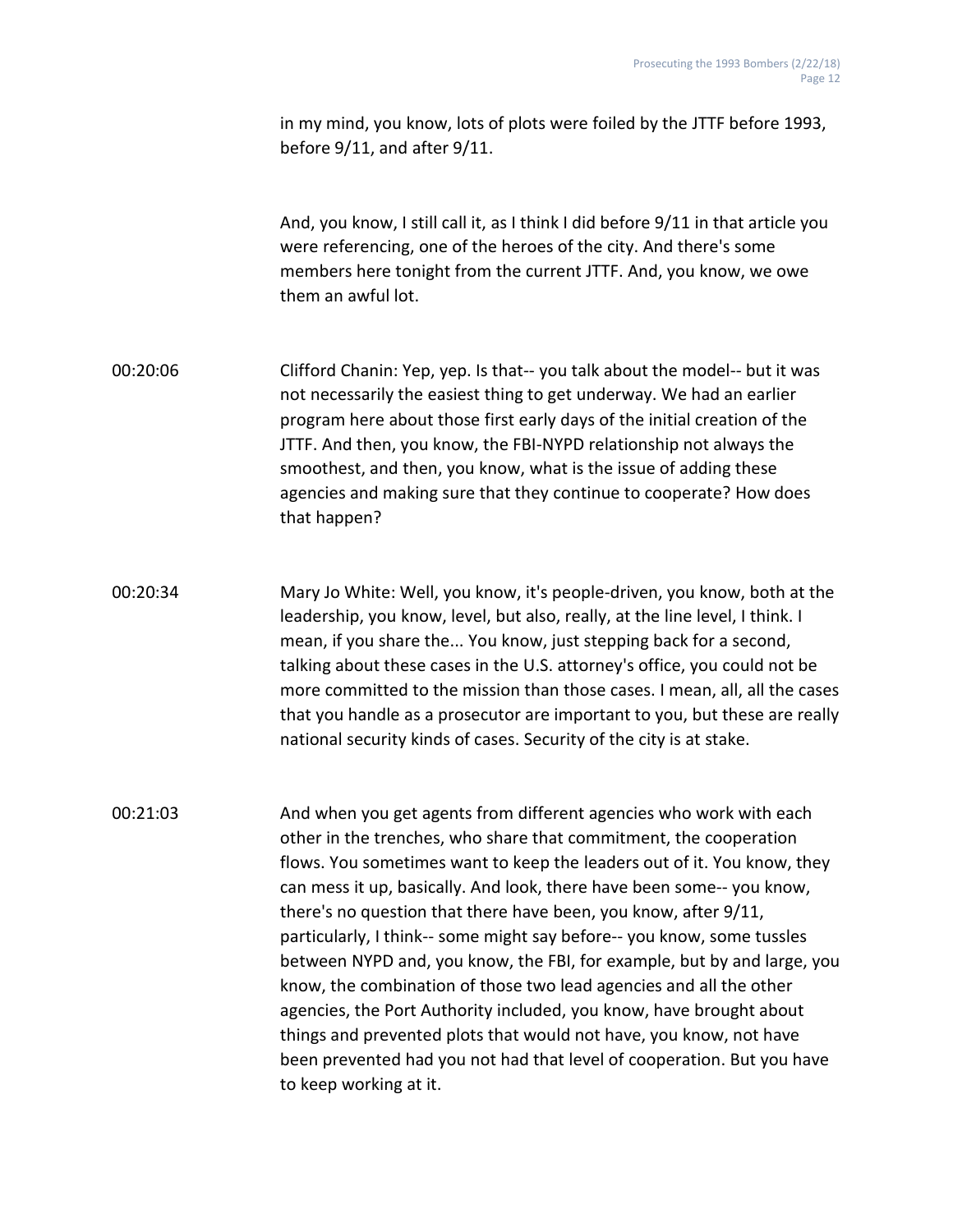00:21:44 Clifford Chanin: As you think about the cases that you prosecuted over the tenure in the Southern District, how did the legal strategies evolve? Did they become more sophisticated? Did they put new tools in play? Or were you, through this period, working, essentially, with the same toolbox?

> Mary Jo White: Well, every case was different. I mean, I think I mentioned the first Trade Center trial, which was really circumstantial evidence alone. You had an informant in the second trial. The Manila air plot, which was one of the other cases where Yousef was a major player, which was basically a plot to, you know, blow up, literally, 12 jumbo jets coming back-- U.S. carriers-- coming back from the Far East to, you know, various U.S. citizens.

00:22:28 He actually-- on the plane back from Pakistan, when he was apprehended-- you know, actually talked about that, so you had some pieces of a confession to use in both the Trade Center trial and the Manila air trial. One of the most frightening things about what he didn't say, though, was one thing he wouldn't say, as he was bragging about what he did in the Trade Center bombing in '93, and what he did in Manila air, was just how he smuggled, you know, through security, the ingredients to basically blow up those planes.

> Because, he said, I've got people, you know, around the world to, who, who know that technology, and I don't want, you know, I'm not gonna let you guys know about that. Another-- you know, there was a computer that had a lot of evidence on...

Clifford Chanin: We have it downstairs in the museum.

00:23:12 Mary Jo White: Yeah, yes, the Bojinka plot. And I confirmed with Mary Galligan, who's here tonight, that there are still portions of that computer of Yousef's that were encrypted-- we didn't have that evidence at the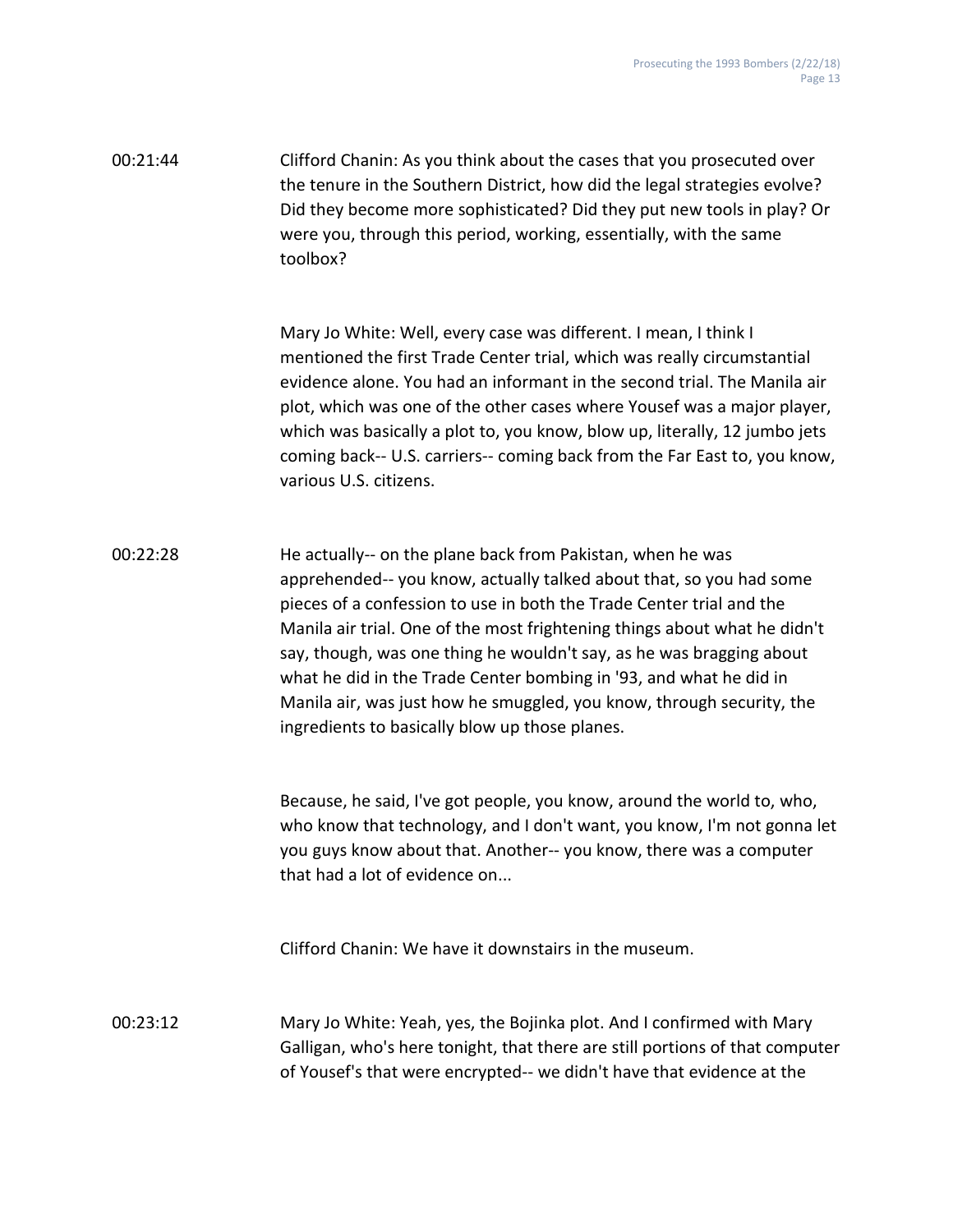trial because no one could crack the code-- that still haven't been cracked. So... so, yeah, so that, that case was different.

00:23:29 In East Africa embassies—let me see, that occurred in 1998, 224 people losing their lives, innocent people at our embassies, most of the evidence there, you know, came from abroad, as it would. We also had confessions from two of the defendants that our assistants obtained when I sent them over to Tanzania and to Kenya to get those.

00:23:53 So every one was really different. I think what changed the most-- and every case is different, whether it's terrorism or, you know, you have evidence, sometimes you have confessions, sometimes you don't. Sometimes you have fingerprints, sometimes you don't. What differed most over time, I think, was the greater degree of cooperation we got from the intelligence community.

00:24:11 When we first started-- understandably, actually-- no real relationship had had to be built then, between law enforcement and the intelligence agencies, in terms of using evidence in cases involving international terrorism that had a national security component. And so, naturally, on the intelligence side, particularly, you were concerned that that was gonna be compromised. You know, sources and methods, and, you know, and others that were out there that might prevent the next attack might have to be turned over in a criminal trial. And that's, obviously, of grave, grave concern.

00:24:47 Over time-- and we knew, by the way, in every one of these cases—I think there were six in all... (clears throat): ...while I was there-- that we might have to pull the plug. Because we would run into something in the case that required us, under the federal rules of discovery, to provide evidence to the defense that, you know, was just too important, from a national security point of view, to provide it. And so we would have to let that terrorist go out the door. (coughs): Talk about pressure, right?

00:25:16 We were able to get, fortunately, protective orders from the judges that allowed us to satisfy the rules, be fair about it, and not run into that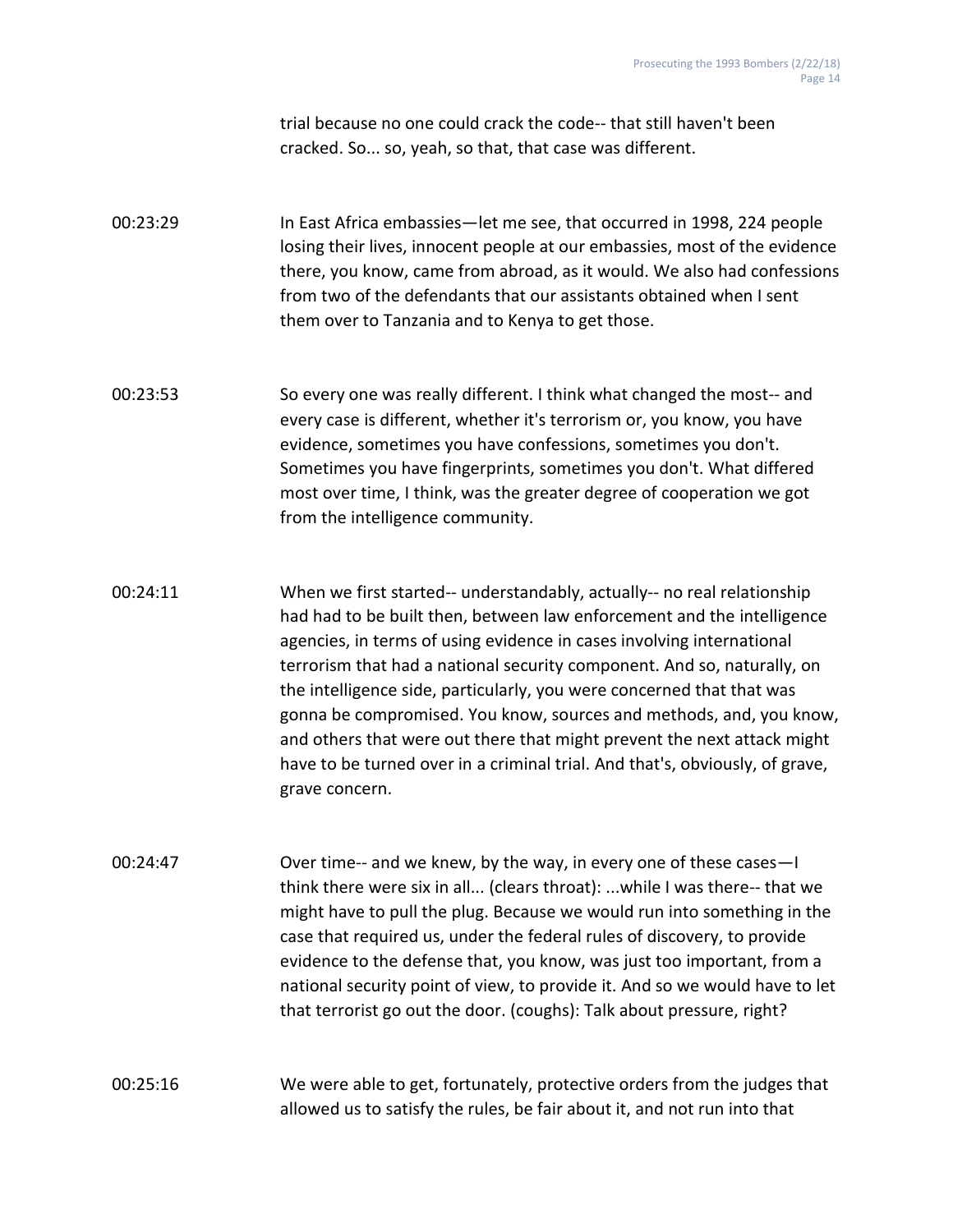barrier where we had to pull the plug. But over time, the intelligence community understood we were gonna protect national security. And so they were more forthcoming, I think, is my impression, with what was made available to us to at least consider using as evidence.

00:25:42 You know, one of the things that, when I was U.S. attorney, I probably spent, I would say,60% of my personal time on terrorism. I mean, not expecting to ever do that in the white-collar district of the Southern District of New York. And I work, you know, all but four hours a day, so that's a lot of time. But I would get calls, you know, in the middle of the night, from Gil or Henry or Rob, and saying, well, the British have somebody-- I'm making up British, but it was the British, sometimes- who had detained someone who was connected to one of our investigations or cases, and asking can we take him. Can we take him in as a defendant in one of our cases and prosecute him in a U.S. courtroom? Because they were going to have to let him go. They didn't have enough.

- 00:26:23 And so, I always had two questions. One was, "What evidence do you have?" Good question, right? Second question, "What evidence can I use?" Two very different questions in these cases because there was always a chunk of evidence you just could not use because of how much more important it was on the national security side.
- 00:26:42 Clifford Chanin: So your increasing cooperation and trust from the intelligence community was sort of the mirror of the JTTF on the law enforcement side. They're beginning to see that this is a whole... of government prosecution, essentially, where, as an international event, they need to be part of it even if they're giving you some of their crown jewels.
- 00:27:03 Mary Jo White: Yeah, no, I think that's right. And, you know, and again, there was an awful lot of evidence that I would have loved to have used. It's a... I mean, it's interesting. We ended up, in all, I think there were... I think there were, there were 30-some defendants in all that we indicted and convicted, and there weren't-- and I don't say this in a boastful way- there weren't any acquittals. And so, I think the world at large thought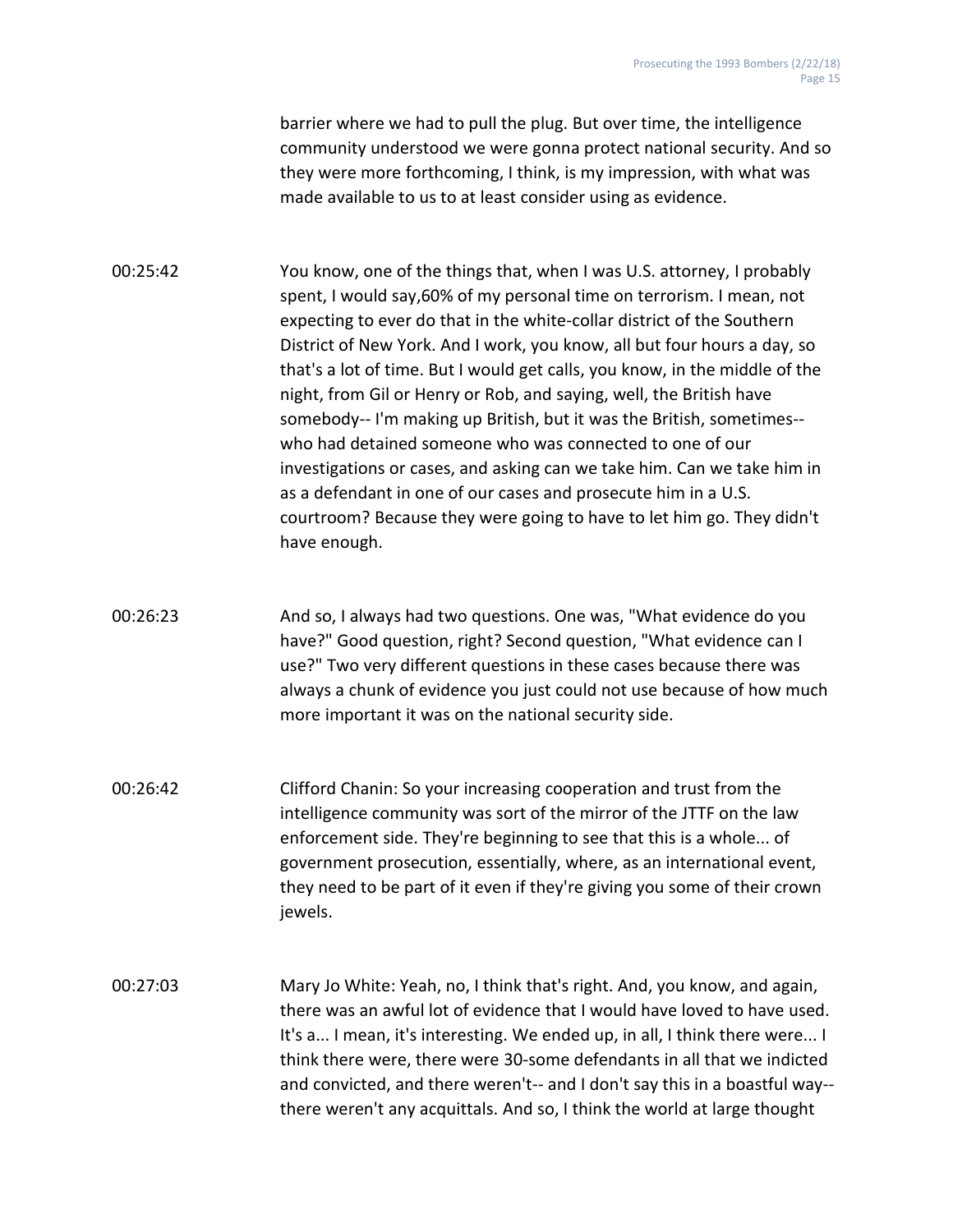these cases were really easy to do, whereas they were excruciatingly difficult to do. I mean, there was a lot of behind-the-scenes stuff that nobody ever knew about.

00:27:34 Clifford Chanin: What's the nature of that stuff? I don't know if you can give the details, but what is the nature of the problem?

> Mary Jo White: Well, it's really what I was saying. I mean... how thin some of the cases were, the evidence. You know, there was enough, you know, to go forward, but thin. There was evidence we couldn't use that would have been, would have made it a very strong case, whereas I had a pretty weak case, instead.

00:27:55 Clifford Chanin: Take us back to after the... the first four are arrested in the '93 bombing. Yousef is still at large. What's your sense of him and the threat that he poses at that point as a result of the '93 bombing?

> Mary Jo White: I mean, I thought-- and again, we learned more over time-- I thought he was an extreme threat. And again, it's that threat from abroad that you don't know where he is. You don't know when he's gonna strike next. And the next, at least I hear of him, is from the Philippines, you know, where, fortunately, there was a fire in the apartment in Manila where, you know, bombs were being mixed and made, basically.

00:28:35 Unfortunately, in the Manila air plot I mentioned before, he actually did a test run, where, you know, he basically... A Japanese citizen on a flight was killed in that test run. I mentioned before what he wouldn't tell the agents coming back from Pakistan-- "There are others of my colleagues out there..." You know, that are basically... "They know how to, you know, smuggle these ingredients, you know, through security," to have the next Manila air plot occur.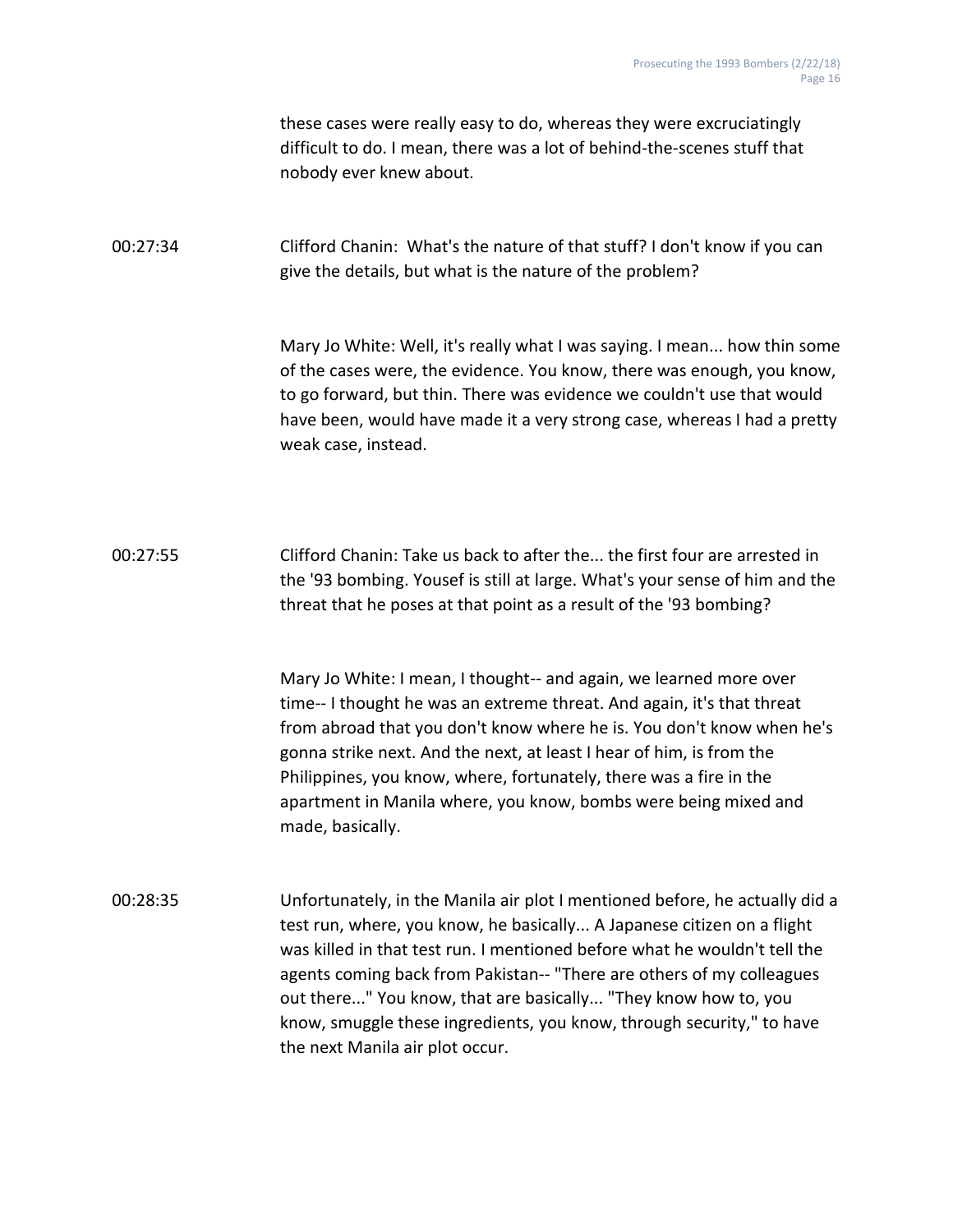And of course, you've had more recently, very similar plots foiled in London and so forth. You know, and I think one of the most... you know, "head-jerking" I guess is the phrase I would use, experiences that I ever had was watching Yousef... When he came back in, I guess it was '95?

Clifford Chanin: Mm-hmm.

00:29:20 Mary Jo White: He was tried first for the Manila air plot. And he announces, I think on the day of the openings, or close to that, that he wants to represent himself, you know, pro se, which is, under our Constitution, basically permitted after the judge warns you how not smart that may be. And, you know, you could see the jury, you know, just sort of physically recoil when they realized that, you know, this lead terrorist, defendant, at least accused, was going to be standing three feet away from them trying this case.

00:29:52 And he was... I mean, keep in mind, English is not his first language. He's not a lawyer by training. And without insulting, overly, the other lawyers in the case, you know, I think he was the best lawyer in the case. I mean, you know, he was brilliant. He was absolutely brilliant. So I always thought he was one of the most... You know, some people have, you know, over time, I think have minimized how major a player he was. You know, I don't sort of get into ranking how major the players are. I get into ranking how dangerous I thought they were. And I thought he was one of the most dangerous people on the planet.

00:30:27 Clifford Chanin: Did you have any occasion to interview him, or be present for those interviews as U.S. attorney, or was that left to the, either the FBI or anybody else?

> Mary Jo White: No, and he wasn't, he really wasn't, you know, allowing himself to be interviewed, except back on the plane from Pakistan that I mentioned. I was, however, in the FBI command center when he was brought back from Pakistan.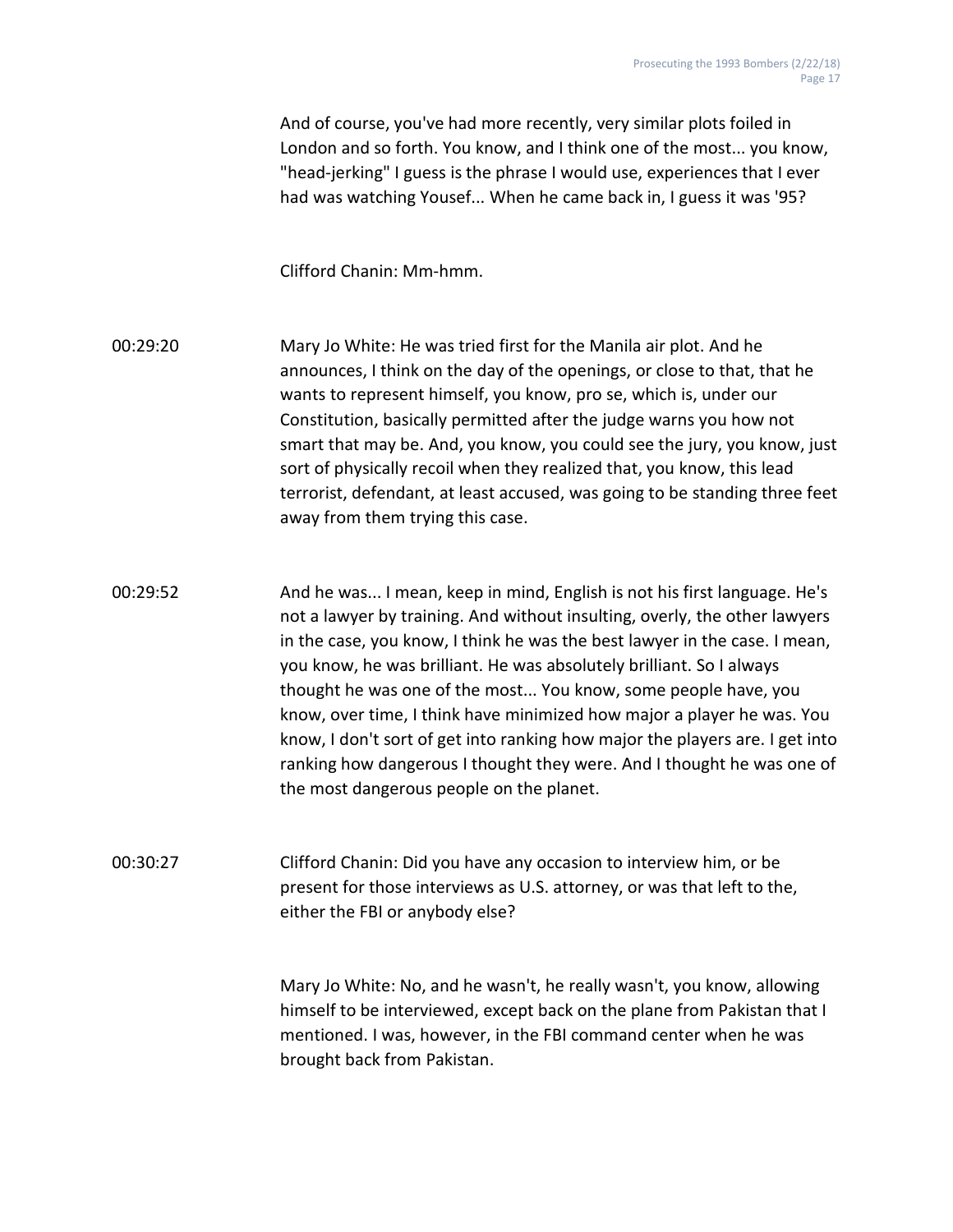| 00:30:48 | I mean, one of the someone, you know, has asked, you know, "How did         |
|----------|-----------------------------------------------------------------------------|
|          | these cases sort of end up in New York?" The ones that, you know,           |
|          | certainly involved the Manila air plot, for example. And it's really It's   |
|          | either in Washington, DC, that there's venue under our laws, or it's in the |
|          | district where that defendant is first found. And so, I was sort of         |
|          | monitoring his being flown back from Pakistan in bad weather to Stewart     |
|          | Airport in the northern reaches of the Southern District of New York,       |
|          | which, someone wanted to land him at Kennedy.                               |

00:31:17 And I said, "You can't land him at Kennedy because I won't have venue over him if you land him at Kennedy." And so... But, you know, I saw him come off the elevator when he was brought into the command... you know, the FBI command center. There was no exchange of... But I wanted to be there.

Clifford Chanin: Mm-hmm.

Mary Jo White: I wanted to be there. I wanted to see that he was safely in custody.

00:31:40 Clifford Chanin: How do you account for his views? I mean, how do you weigh the factors of religion, politics, personal hatred, however it matches up in your mind?

> Mary Jo White: You know, some of that I don't profess to understand, even now. I mean, clearly we were regarded-- "we" meaning the United States-- you know, as the great Satan. Combination of reasons for that. Mostly the bottom line, I would say, is if you don't follow the beliefs of the terrorists... And again, I think they, you know, obviously, defiled, you know, the very honorable religion of, you know, Islam by, you know, their own beliefs.

00:32:17 But we represented everything they hated, basically. And so we were the great Satan. So, and, you know, so there... There basically was no, you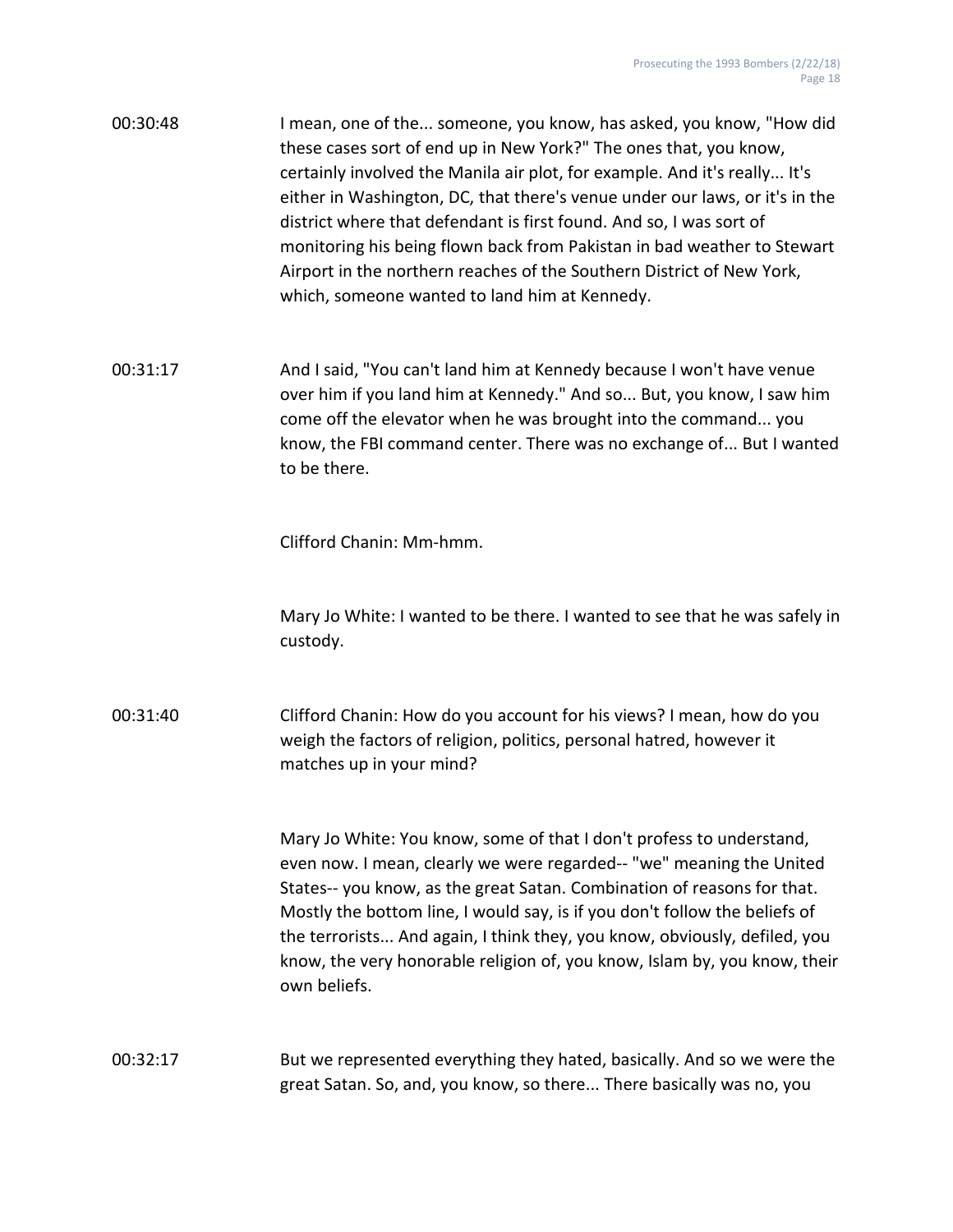know, compunction about killing women and children in order to, you know, topple our government, which was literally, you know, the objective.

Clifford Chanin: In relation to the Manila plot, for the planes, his partner in crime, literally, was Khalid Sheikh Mohammed, who would, of course, come back at 9/11. Was, was KSM on your radar at that point as an important figure to be found, as a result of these earlier cases and the investigations?

00:32:57 Mary Jo White: He... Again, my recollection, he came into our radar screen much like bin Laden did, very slowly. We knew, I believe, at the time we did the Manila air trial, that he had provided some of the money for it. Later-- and he was indicted for it under seal. Eventually unsealed. And, you know, he, he really was probably the mastermind of Manila air, as well as, everyone says, and I have no reason to doubt it, of 9/11, or certainly one of the masterminds.

00:33:29 One of the tragedies of... You know, there are many of them, frankly, in some ways, I mean, obviously, bin Laden was not, you know, captured in response. We indicted him twice, including for the East Africa embassy bombings, but we were, you know, the FBI was extraordinarily close to getting Khalid Sheikh Mohammed into custody, in, you know, I forget the year, whether it was '97 or '98, in Qatar, and he basically-- however he managed it-- escaped, you know, within a half an hour of when he would've been on the plane back to the United States. You know, that, that can't tell you, necessarily, that 9/11 wouldn't have happened, but it's...

00:34:07 One of my other views on this is that disruption is huge. You know, when you disrupt something, whether you're an intelligence agency or you grab a leader and put them on trial in a civilian criminal court, the plot may not happen or it may not happen yet, and it can give law enforcement a chance to catch up and maybe prevent that plot, so that was a big tragedy.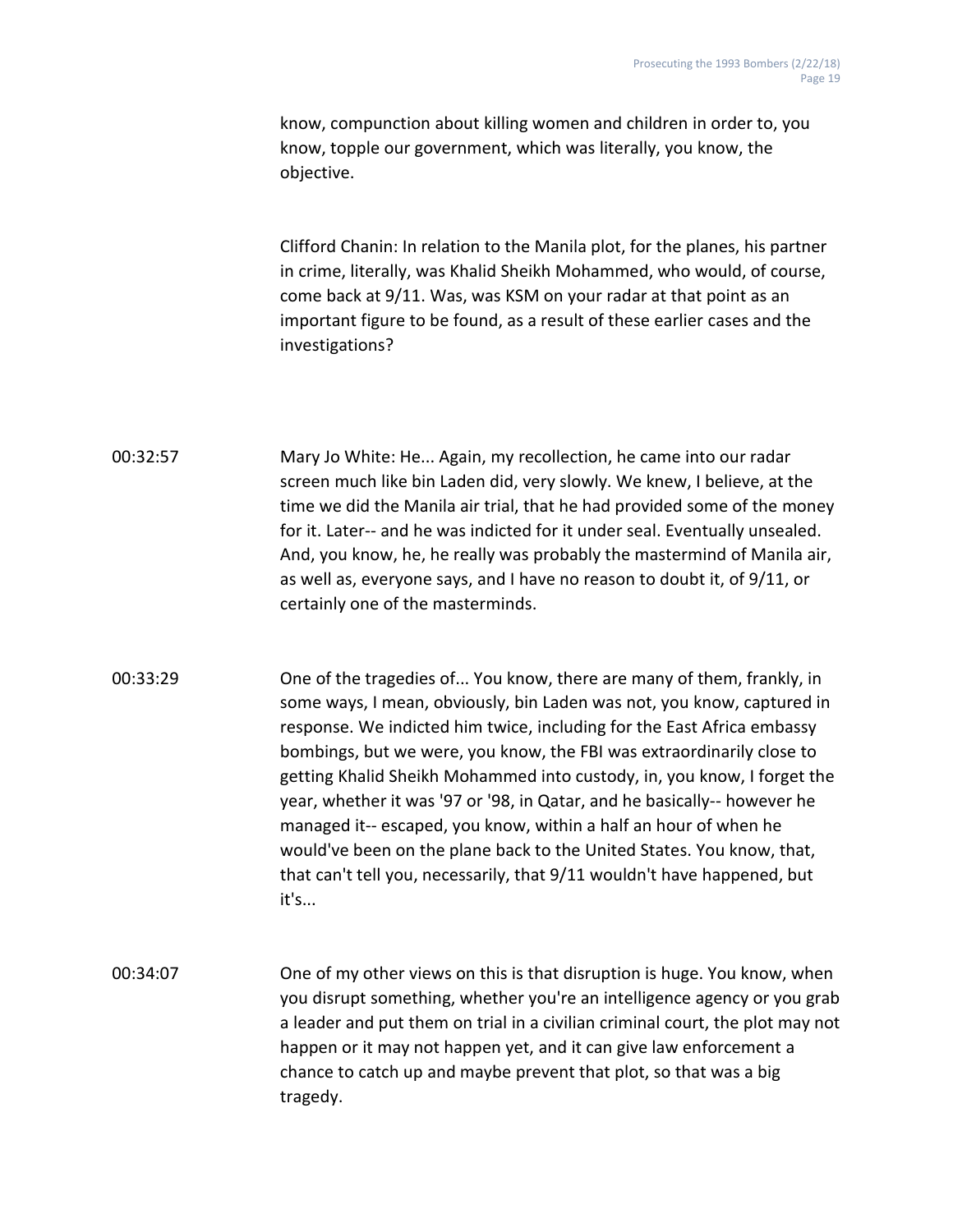| 00:34:27 | Clifford Chanin: You mentioned the indictments, too, out of the Southern |
|----------|--------------------------------------------------------------------------|
|          | District, of Osama bin Laden. How did those indictments relate to these  |
|          | other cases, and what you had learned from those prosecutions and        |
|          | investigations?                                                          |

Mary Jo White: The first indictment against bin Laden was essentially a conspiracy to attack American defense facilities abroad. And we had that information from someone who ultimately became a cooperator, al-Fadl, in the East Africa embassy bombing trials, and then he was indicted again shortly thereafter in '98 for the East Africa embassy bombings.

- 00:35:03 You know, I think, and, and sort of, you know, you hear this from others, as well, as soon as East Africa happened, we knew enough about bin Laden then-- and keep in mind, Tanzania and Kenya, they're... The bombings were very close together, showed a kind of sophistication that you hadn't seen before, and those of us involved in, in this matter, including in Washington, as well as New York, you instantaneously—we could've been wrong-- but basically said "It's bin Laden, it's bin Laden."
- 00:35:32 And if you look at the East Africa embassy indictment, and there are about, you know, a dozen to 14 defendants there, six, ultimately, maybe seven, ultimately, you know, tried and convicted, the entire al-Qaeda leadership is laid out in that indictment. And so, by then we knew a lot more, clearly, than we knew in 1993. I mean, by, you know, a huge, you know, margin. One, you know, again, one of the... somewhat-- I guess I would call it an irony, to some degree, a little disturbing irony, to a greater degree perhaps, but after 9/11, my understanding is that the military initially used our al-Qaeda indictment to find, to decide who to go after, to try to apprehend, once we were in Afghanistan. So that showed you how much we knew, or perhaps how much we didn't know, you know, as a government at large, but...

00:36:24 Clifford Chanin: It also speaks to the integration of the law enforcement efforts here, and what would become, of course, this, this global effort in the years ahead. Were you, in the Southern District, an active part of the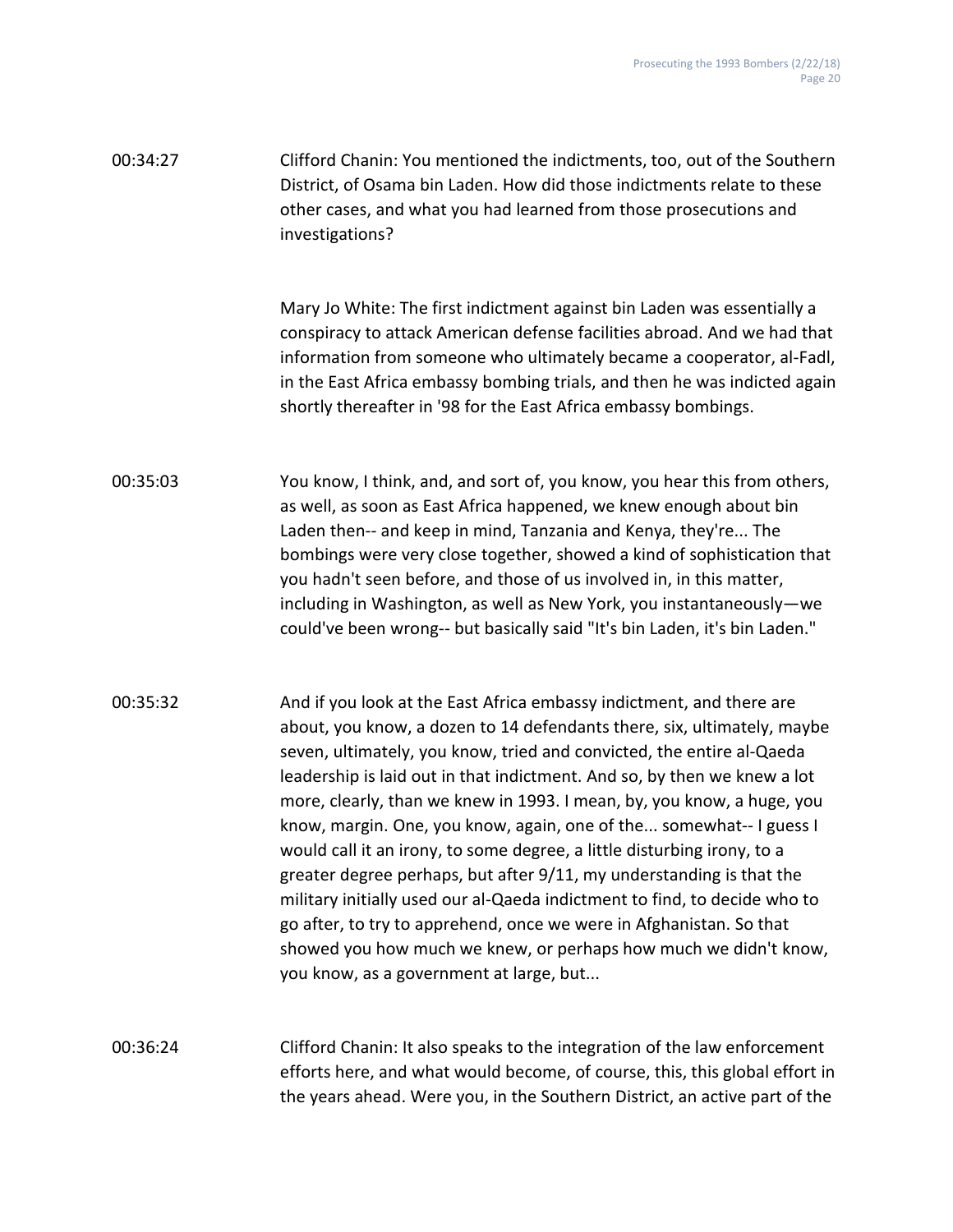more international investigations or considerations of what was going on? Or was it simply that—not "simply"-- but was it that you were concentrating on your cases which generated this information that was then fed into the system, but did you sort of, in terms of your sense of what was going on, extend out of the Southern District into this global issue?

00:36:58 Mary Jo White: Well, of necessity, I think we extended outward because of the nature of the cases and the players that were in it, the nature of the threat, but no, I mean, I have to say, I've learned a lot since 9/11, from the 9/11 Commission and otherwise; my impression was: we were clearly trying to share any information that we had with other parts of, of the government, and that's why I formed the unit, frankly, but we were just a small, you know, sort of tool in the arsenal, in terms of this, you know, larger, very serious threat from Islamic fundamentalist terrorists, terrorists around the world. The military were doing things, the intelligence community were, were doing things that we really were not privy to.

Clifford Chanin: Right.

- 00:37:42 Mary Jo White: Since 9/11, and some of the findings suggest to me that less was going on than I thought was going on elsewhere. I remember testifying before the-- after 9/11-- before the joint House/Senate intelligence committee, and one of the congressmen asking me, "Didn't you need help?" And I, I said, "With the cases? You know, I mean, I could use any help I can get, obviously, but, but no is the answer to that," and basically, his point was, "You were, you were kind of, you were the only game in town," and I said, "Well, "I didn't think that then, and frankly, I don't think that now," but I've learned a lot since then that lead me to believe there was less going on elsewhere than I thought, at the time.
- 00:38:23 Clifford Chanin: Well, that leads to this next question, which is, you know, the retrospective sense of what was being done pre-9/11, is that it was principally considered a law enforcement problem, and post-9/11, it becomes a military and a global problem. Do you accept that assessment, and if you do, is it a flawed way of looking at what we did in those times?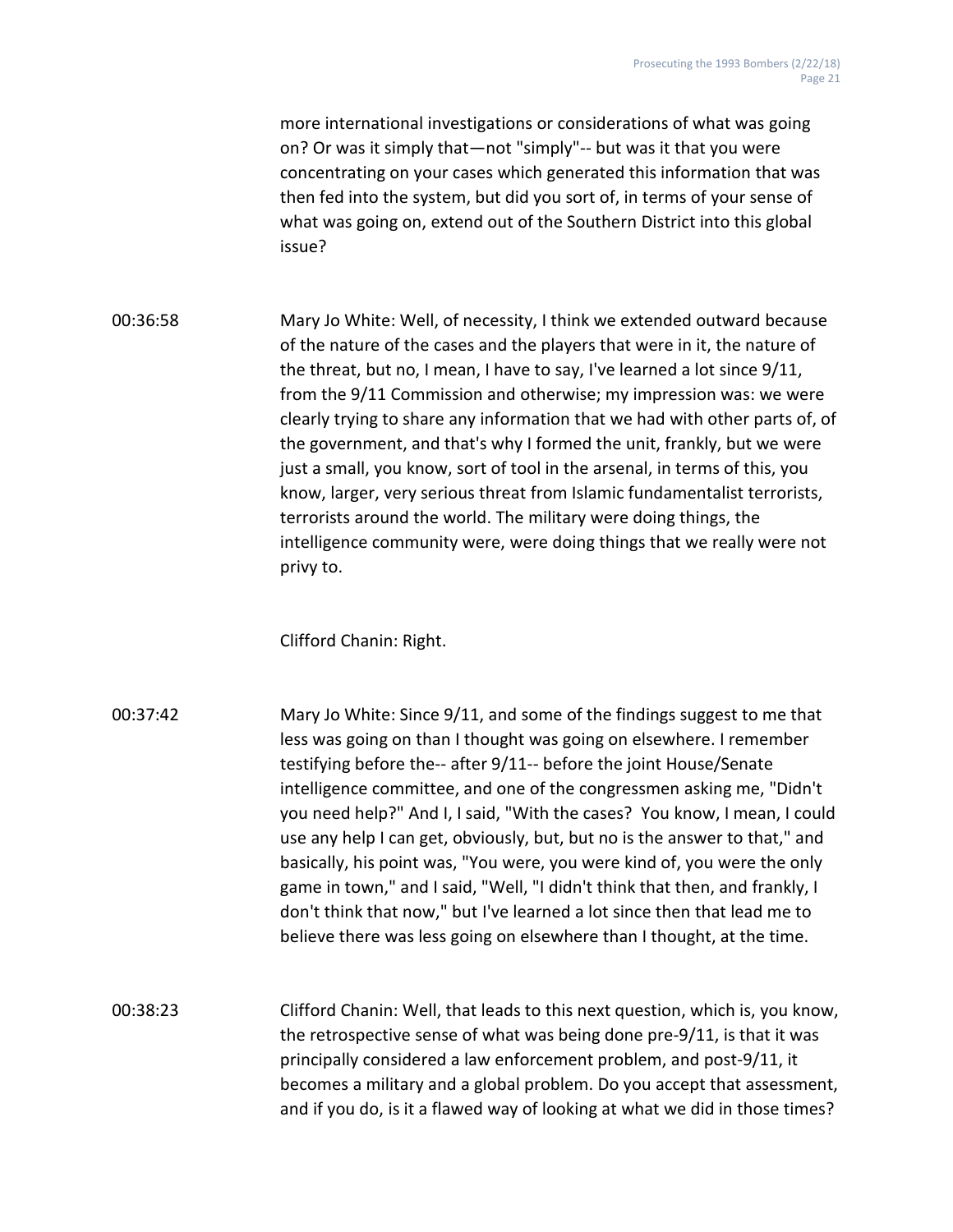| 00:38:45 | Mary Jo White: From my perspective, again with the caveat from what I       |
|----------|-----------------------------------------------------------------------------|
|          | just said, uh, I didn't think it was being handled, international terrorism |
|          | was being handled as a law enforcement matter. I thought we were one        |
|          | sort of tool in the arsenal when it made sense. There's some, been some     |
|          | sort of critiques that, you know, we wanted to do everything as a, you      |
|          | know, as a criminal case.                                                   |

00:39:09 Absolutely not true. We were asked to do cases from time to time and we did them if we could do them. I thought it was a matter for the military long before 9/11. I mean, long before 9/11. I mean, you know, when, I mean, clearly, you know, shortly after the Day of Terror trial was done. We'd learned enough in those two cases and investigations to make me think, "This is war. We are at war, war has been declared on us, and this is primarily a matter for the military." So I had a very different perspective, perhaps, than was the reality, you know, globally speaking of the, the U.S. government globally.

00:39:48 Clifford Chanin: Post-9/11, you were still U.S. attorney for several months after the 9/11 attack happens. What was your sense of that? Obviously, the disaster is a disaster, but, you know, was this, was this even greater than you had feared it could be, or was this somehow just the next step in this awful, awful spiral?

00:40:11 Mary Jo White: No, this was greater. I mean, I think, and I think it's Colin Powell who said this was a failure of imagination on the part of even those of us who took the risk most seriously, I think. I mean, for example, I think we all thought, involving these matters, investigations, and cases, that the World Trade Center was, remained a target. It would likely be bombed again or certainly attempted to be bombed again. But attacks on the level that occurred on 9/11, I certainly didn't envision that and I don't think anybody, anybody did. You know, it's, it's qualitatively not so different in the sense that, you know, I've already said, I thought we were at war, war had been declared on us. But this was kind of proo positive of that beyond my imagination, as well.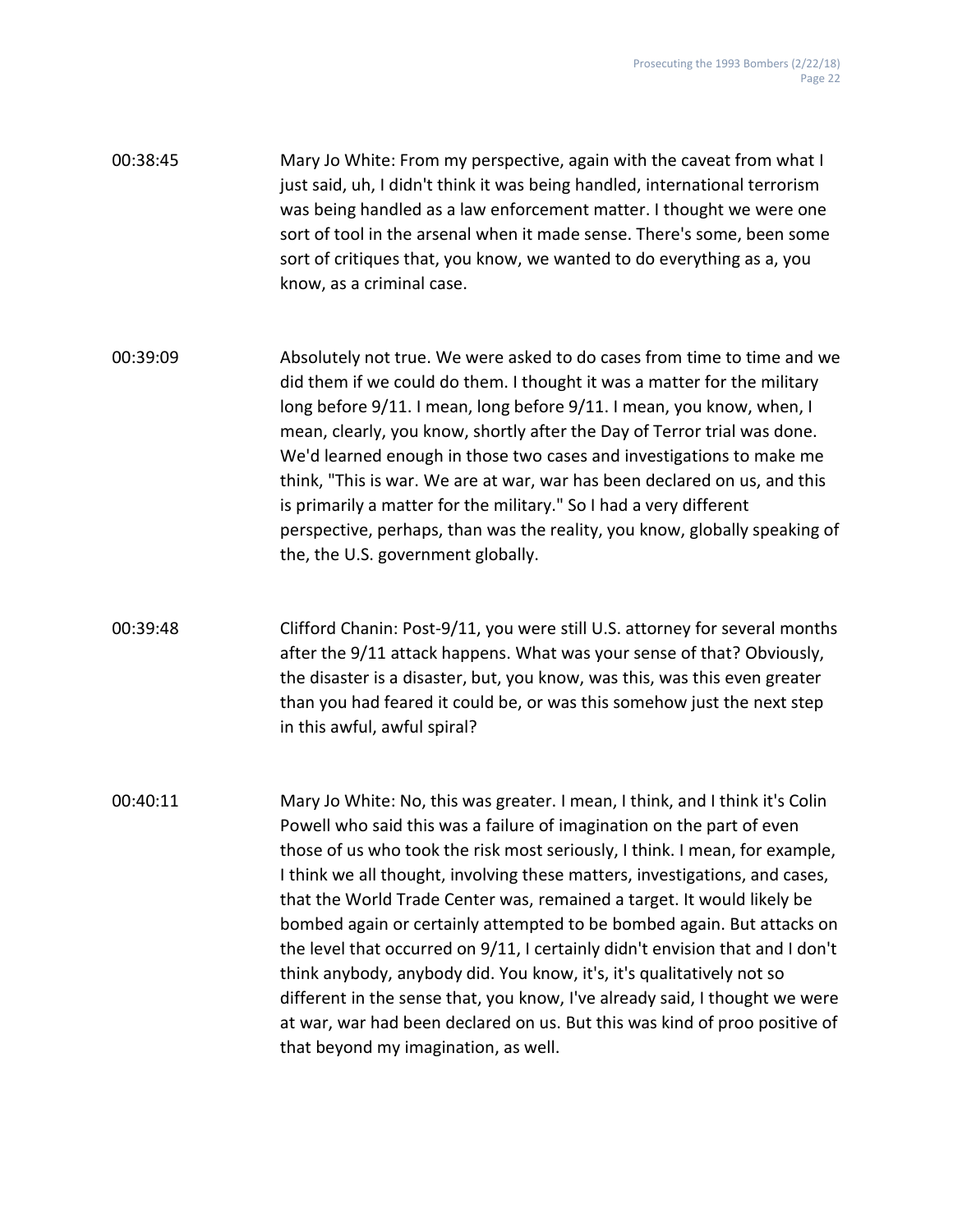- 00:40:55 Clifford Chanin: Did you think, seeing what was happening here, that there would be a role for the... your office or other U.S. attorney's office in sort of prosecuting this, or was this just so far beyond that at that point?
- 00:41:09 Mary Jo White: You know, again, my view, and clearly after 9/11, was, this is a matter for the military. You know, I think there's a lot of misinformation out there about, for example, if there were to be more civilian criminal trials, were we fighting to have them in New York versus Washington? That's not true. We basically, you know, cooperated in the effort to get all of the expertise to Washington, including the New York FBI, some of the intelligence information, some of the assistance went to Washington, where it could all be in one place.
- 00:41:41 I mean, one, one of the things that I did find-- and this was very early on- quite frightening, frankly, given the nature of this risk and danger, was something called "the wall," which was basically, you know, you've heard of FISA lately, right? Essentially, information being collected on the intelligence side of the House couldn't be shared with the law enforcement side of the House until the attorney general declared that you were actually going to bring a criminal case.
- 00:42:11 So some of my assistants probably knew more about al-Qaeda than maybe anybody in the United States, as it turns out, but they couldn't learn what that information was that was being gathered by the intelligence community. And so, you know, how do you hope to sort of connect the dots when that doesn't happen?

Clifford Chanin: You warned about that at one point.

00:42:30 Mary Jo White: I did, I warned about that in 1995, actually, because it was basically, I mean, understandable but wrong, I think. You, you certainly want to safeguard the ability to get the FISA warrants, you know, to collect intelligence, but I think the Justice Department was too conservative about the litigation risk of that. There was nothing in the law that said you couldn't share information with the law enforcement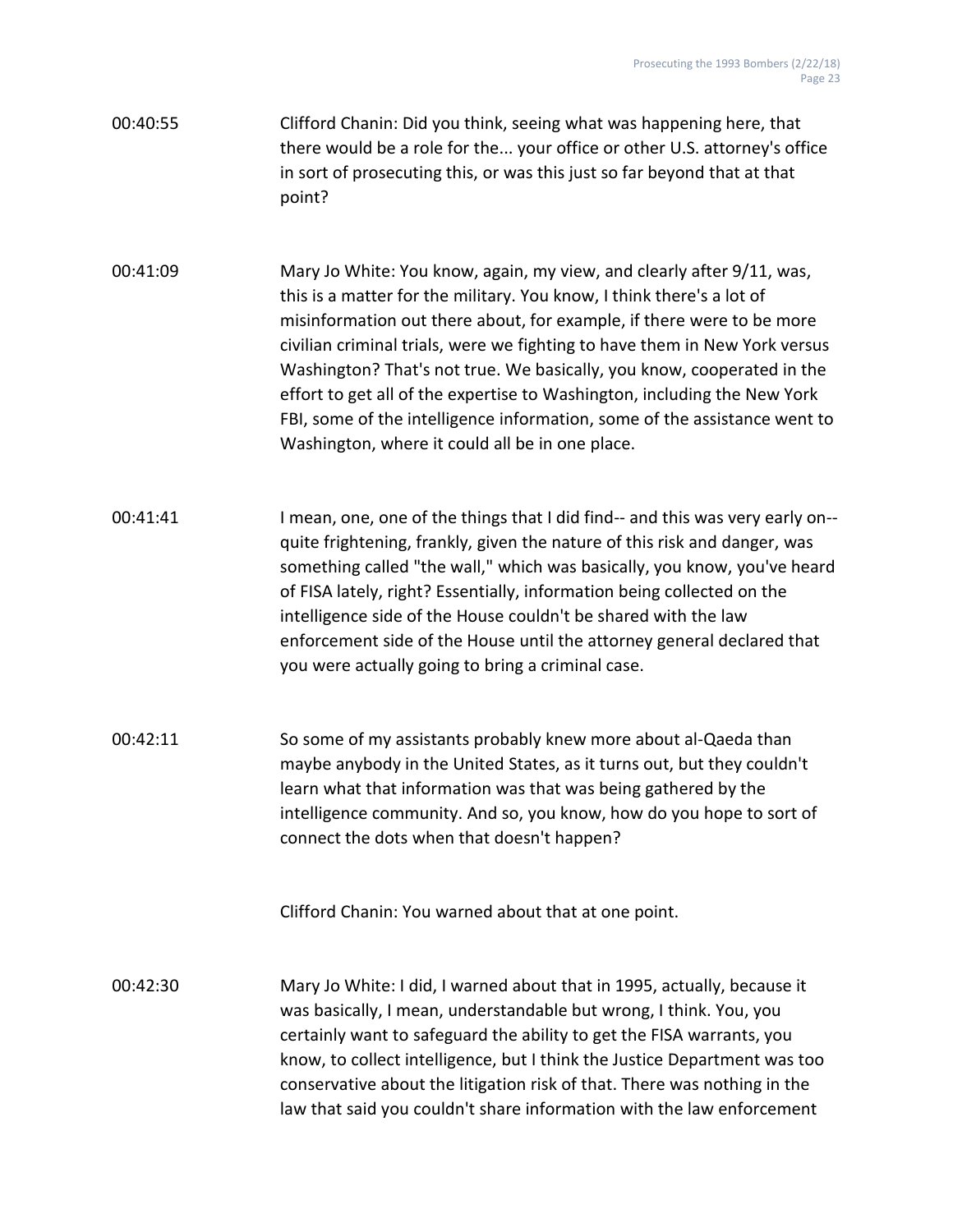side. The law just said you can't, you know, use it as a subterfuge to collect, you know, information. You can't mix the intelligence and the law enforcement side. So I did urge that the wall be brought, you know, down, as, as far down as it could be down. And really that did not happen till after 9/11.

00:43:13 Clifford Chanin: Well, post-9/11, as well, though, there's this new model of prosecution-- if that's even what to call it-- with this resort to the military tribunal, Guantanamo, and so on. And your views of that evolved over the course of time.

> Mary Jo White: They did. My view after 9/11 was that-- and really based on the experience we'd had in these other cases I've mentioned already, how close some of the calls were, I thought, having to pull the plug versus having to turn over information required to be turned over under the discovery rules, that once you were, in effect, in the caves in Afghanistan and getting all kinds of additional information, and you had live detainees in Guantanamo-- that those obligations in the civilian criminal courts would be impossible to satisfy.

00:44:00 Moussaoui was obviously tried in DC, and at least the orders that were handed down satisfied that obligation, at least according to the, you know, the DC courts. So I actually advocated—I mean, President Bush announced shortly after 9/11 the creation of the military tribunals-- that Moussaoui be tried in a military tribunal. Unfortunately, the procedures weren't built out for the military tribunals for, you know, really more than a year later, I think.

00:44:29 Having watched the-- pardon me-- having watched the military tribunals work, however, I've kind of come full circle back to the, the best place to deal with, you know, captured terrorists, at least, where you have the evidence, is in civilian criminal courts, because, I mean, we, we all sort of have followed, or many of us have followed, you know, KKM, Khalid Sheikh Mohammed is still in Guantanamo, as are others, awaiting trial years and years and years later.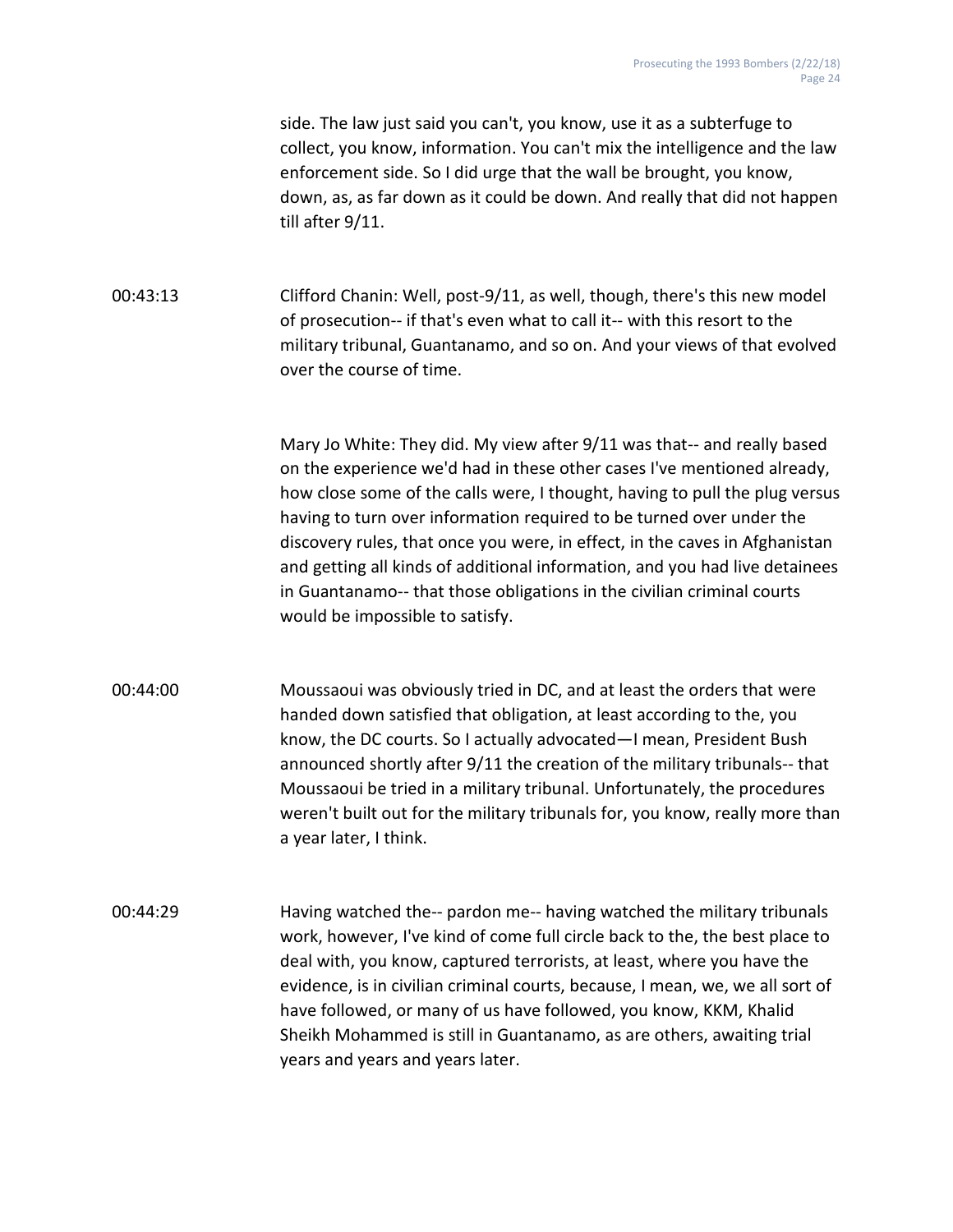| 00:44:55 | The defense attorneys, the military defense attorneys, have quit,           |
|----------|-----------------------------------------------------------------------------|
|          | basically. I mean, there's just, you know, complete dysfunction. Bin        |
|          | Laden's driver was actually convicted in a military tribunal and sentenced  |
|          | to time served. You know, again, my philosophy in these cases, as I         |
|          | mentioned before, is, you prosecute as vigorously as you can every single   |
|          | player involved in the terrorist plot, and so that, you know, that the, the |
|          | guy who provides the rental cars, if he's subject to a life sentence, he    |
|          | should be given a life sentence for deterrence purposes.                    |

So, so they've not been effective. I mean, they've been grossly ineffective, I think, the military tribunals. Whereas I think the criminal, the civilian criminal justice system has been quite effective.

00:45:40 Clifford Chanin: Where do you see-- I mean, it's, it's now years after 9/11. We're coming up on 17 years. So we've been at war for all of this time, extending into various directions. There have been homegrown plots and prosecutions, successful in many of these cases. But where do you see the risk that you first perceived in these original cases? Is it much greater than it was? Is it now spread to more people who pose that risk? How do you see this, this horizon now?

00:46:13 Mary Jo White: I think it's equally dangerous. I think it's equally longterm. I think it's more diffuse. I think I described in that speech I gave in... certainly before 9/11, al-Qaeda being kind of the joint venture of various terrorist organizations. So, it wasn't, like, here's al-Qaeda. You had, you know, other branches that were sort of, you know, part of that.

00:46:36 So there was some diffuseness even then, but now what you have are people who want to... They're wanna-bes, in effect. I mean, they're inspired by sort of the terrorist doctrine. You know, look, I worry about the homegrown terrorists. I worry about, um, the danger that's posed from lower-level attacks—the suicide bombers, you know, the car in, you know, Times Square. You know, I think one of the things that may have helped us after 9/11, obviously, we enhanced security in all kinds of ways that, you know, badly needed to be enhanced: FBI, JTTF, NYPD. Great job.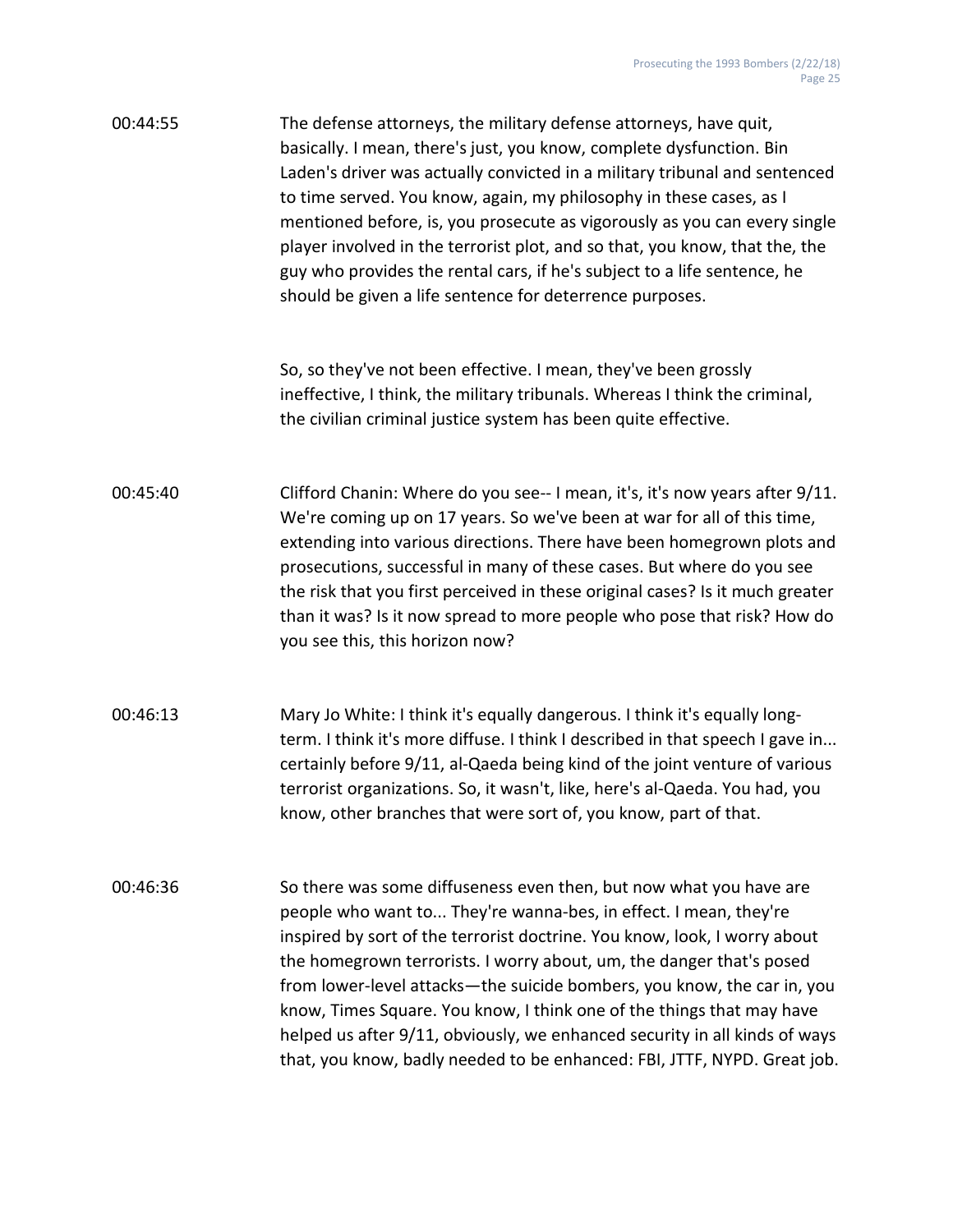| 00:47:16 | But you also had at least al-Qaeda, you know, who always were very           |
|----------|------------------------------------------------------------------------------|
|          | much into symbols, attacking symbols and sort of one-upping                  |
|          | themselves. So if you have to do something greater than 9/11, that is a      |
|          | lot harder to do. If instead, you have a more diffuse risk, with players you |
|          | don't control under any kind of hierarchy, under any kind of discipline,     |
|          | you know, then you can have, you know, multiple attacks occurring on a       |
|          | lesser scale, but with more frequency and I think with great potential to    |
|          | really wreak havoc with the, you know, the world's psyche, certainly the     |
|          | American psyche. So, so I, you know, I My sort of bottom line is, you        |
|          | know, we just can't be It's-- the risk evolves. It's more diffuse, but never |
|          | can we be complacent about it.                                               |

00:48:03 Clifford Chanin: Right, but you're, you seem, on the other hand, quite confident in the expanded capacities of law enforcement through this cooperation among the different agencies and with the intelligence community.

> Mary Jo White: I think it's improved. I think it's enhanced. It's significantly enhanced. But I mean, it's, you know, you've also got... This is a global threat, and so... I mentioned before sort of the world coalition being so important to fighting and combating international terrorism. If you've got one country, you know, where, that's not part of that coalition, that's gonna be where your next plot occurs. So, we certainly don't have perfect, comprehensive cooperation globally.

00:48:40 Clifford Chanin: Let's see if there are some questions out in the audience. And I'm just gonna ask everybody to wait for the microphone to come out, 'cause the microphone isn't out yet. Well, then we won't wait for the microphone to come out. Oh, here comes a microphone. Let's start on this side where Harmony is, so it's closer. Anyone over here? Going once, going... right here. Gentleman right there.

### 00:49:12 Man: Hi. Are you at liberty to talk about Ali Mohammed at all, and his relationship to the various cases?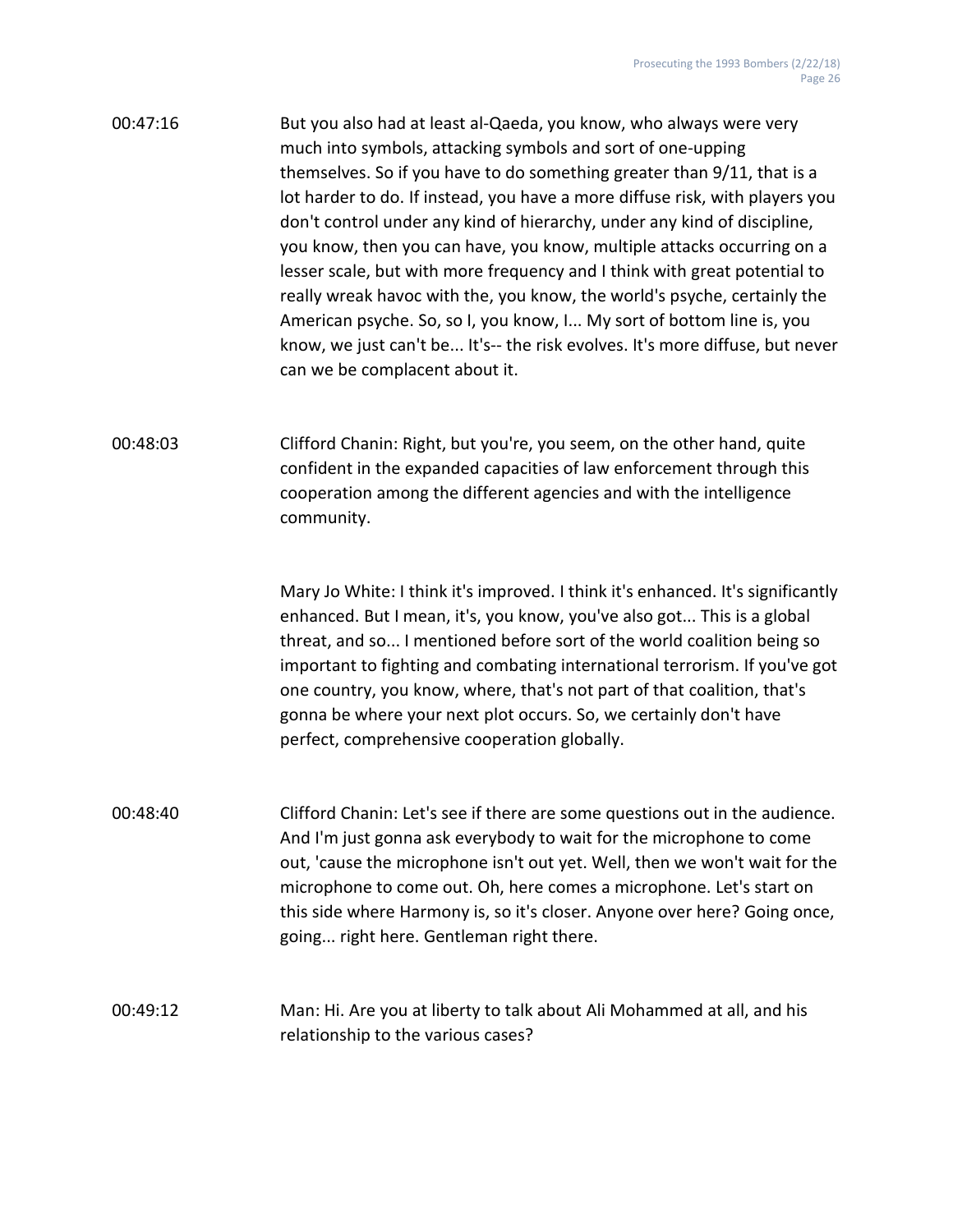Mary Jo White: I'm really not. I mean, I apologize, but I, you know, there are things in my brain that I still can't talk about, and that's one, beyond obviously, what's public, which you already know, I'm sure. Yeah.

Clifford Chanin: Quick one. Let's... Charlie, one second. Hang on, wait for the mic.

Mary Jo White: And identify yourself, Charlie, so you're...

Man: Charlie Maikish. I was the... (clears throat): director in '93 of the Trade Center.

Mary Jo White: And invaluable to us in the 1993 trial.

00:49:45 Charlie Maikish: Thank you for saying that. Mary Jo, putting both hats on, the S.E.C. hat and the hat having to do with, you know, combating terrorism, and the question that was often, often asked by the Mossad, which was to cut off the head of the snake by, by starving it to death financially, can you comment on the issue of, you know, financial privacy as versus the ability to track and, and seize funds that are being used in terrorist activities?

00:50:19 Mary Jo White: Yeah, I mean, I think, a couple of points on that. I mean, one, I think we probably did less on that front than we should have before 9/11. On the other hand, it costs very little. Certainly, you talk about the, you know, the '93 bomb, what, less than \$10,000 or something? I mean, you know, Yousef again commented that if he had more money, he indeed would've succeeded in toppling the two towers into each other in '93.

> So I think it's, you know, it's, it's essential to very aggressively pursue all sources of funding for terrorist operations. And again, back to my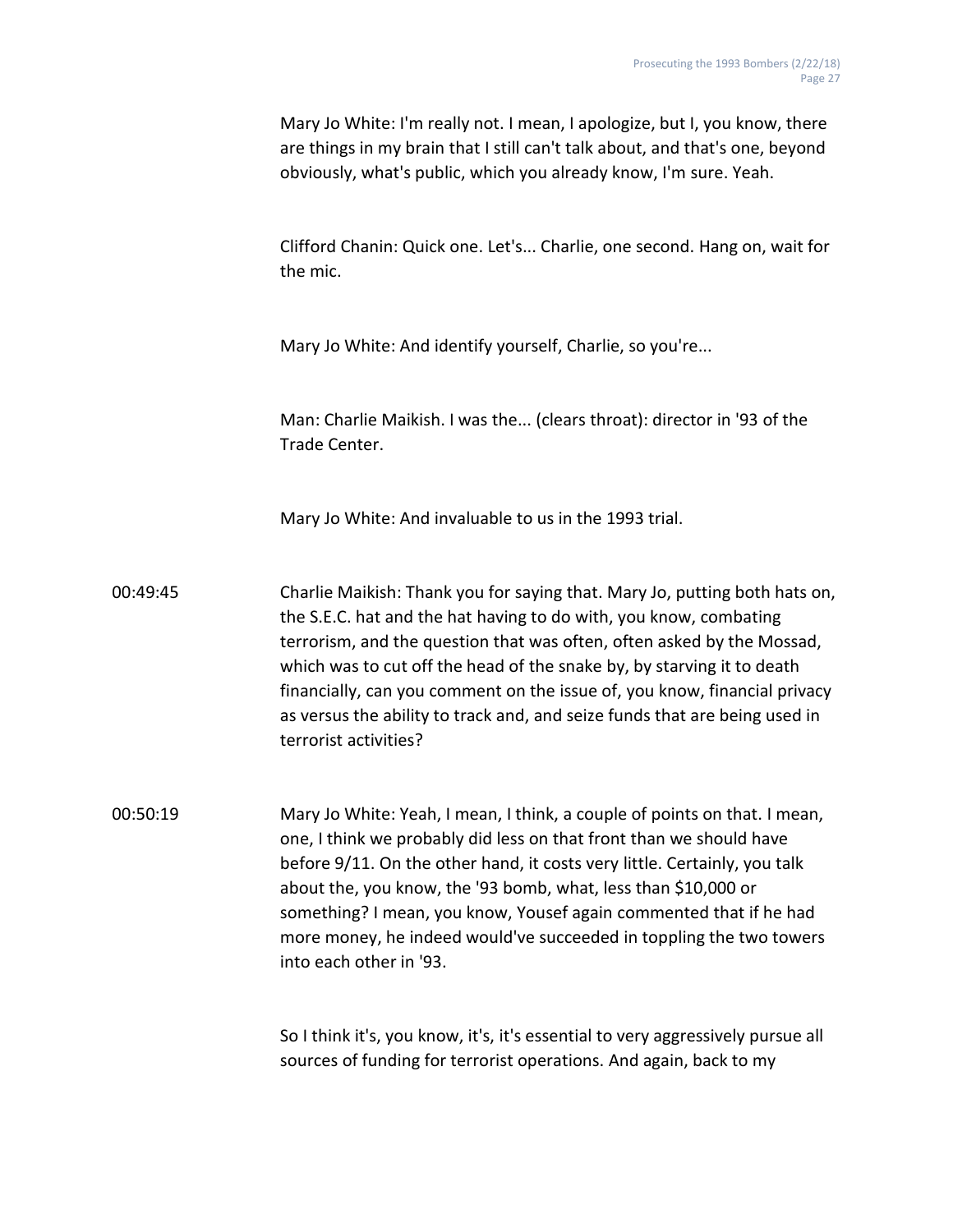disruption point, I mean, even grabbing some funds of not huge amounts might disrupt a plot, gives you a chance to prevent it.

00:51:02 You'll find, well, certainly in my case, I much more err on the side of security and national security than I do privacy. I mean, I think it's a matter of survival for us. So, you know, you need and you have safeguards, you know, in the law for privacy, you should have that. But I worry about that from, you know, electronic surveillance, you know, the, the controversy there, as well. You know, whereas, you know, the, the... How do you balance the privacy interests with the needs of law enforcement and intelligence to get the information they need to get?

> Having lived through these cases and feeling the way I do about the, the, how dangerous it is, I err on the side of being aggressive and collecting that information.

- 00:51:47 Clifford Chanin: You know, one of the things this suggests, though, and you, you write about this elsewhere, is that, as the prosecutions went public with the evidence and to the degree that they did, the way it was gathered, al-Qaeda studied these cases and learned about how their vulnerabilities had been exposed and exploited by these investigations. So they are all learning organization, as well, in your sense of it.
- 00:52:09 Mary Jo White: No, no question about that, I mean, I think... I think they probably learned less from those cases than has been written about and, and, sort of, opined about, but they clearly did learn from those... And again, that, that is a price of those cases. I mean, I think that's why you will, you know, hear a lot of folks arguing for, you really ought to be interrogating on the intelligence side, learning what you need to learn to prevent attacks, and not exposing, you know, what you know, so that they can learn, you know, in a civilian criminal, you know, trial. I mean, you know, it's a balance.

00:52:43 Clifford Chanin: I'll look over here, this gentleman there.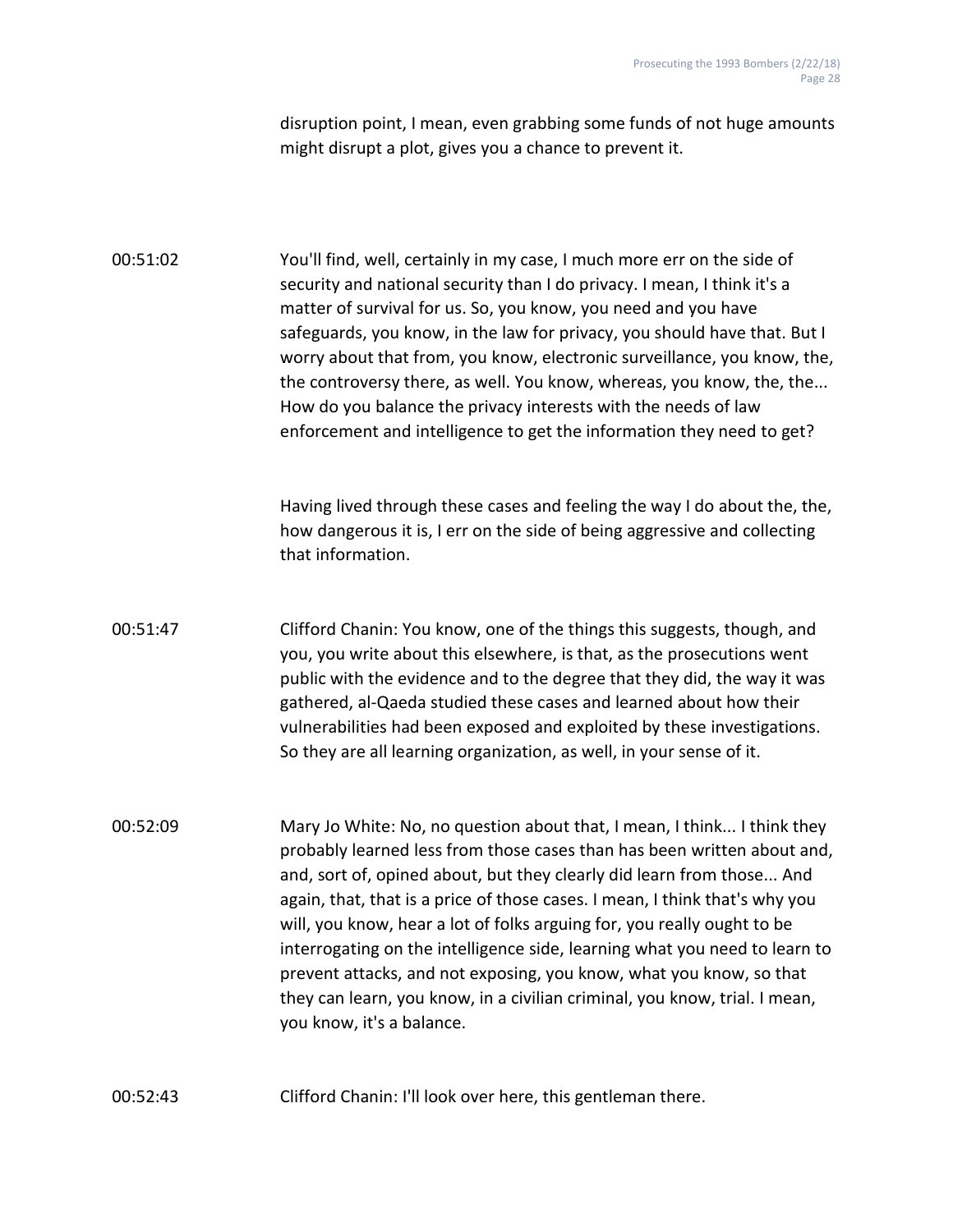Man: Hello, I'm Andy Van Salas, and as a lawyer, I was glad to hear you talk about the need to be fair in making adequate discovery of criminal evidence. I'm wondering, who makes the decisions on certain other tactics, tactical considerations in these prosecutions?

00:53:11 For example, if there are special administrative measures that have to be imposed on the way defense counsel can function. Was that something that you would involve yourself in, or would it be the kind of thing that Mr. Fitzpatrick would decide on his own, or did it come from higher up, from the intelligence community, or something else?

00:53:30 Mary Jo White: I certainly was involved in those decisions. And this is (coughs) the so-called SAMs, basically. I mean, one, one of our, you know, grave concerns was information being passed, as you know, through attorneys, you know, to the outside worldin a way that could signal to others, you know, sort of how to do, when to do, you know, the next attack. I don't mean to... I'm oversimplifying it a little by saying that.

00:53:57 Look, I mean, one of the things that I feel, you know, more generically- so I was involved in those. I approved of those, I thought they were necessary. And I understand, you know, how severe they were. I mean, I guess that's the best way to say that. I mean, one of the reasons that I, you know, basically favored the military tribunals after 9/11, the reasons I said, I just didn't see how you could, without lowering the bar on our criminal justice system, I just didn't see how you could satisfy any longer, knowing how difficult it was before 9/11, you know, the rules of fairness and our criminal discovery rules and successfully prosecute.

00:54:37 And the last thing you want to do is become people we're not when we pursue these cases, and so, but it's excruciating. I mean, I will say, I mean, it is a... I mean, you have to do what you're permitted to do lawfully in order to protect yourself and, and the national security, but you've always got to have in your mind: What are you doing to fairness? What are you doing to the system? And I'm not gonna pretend those are easy calls.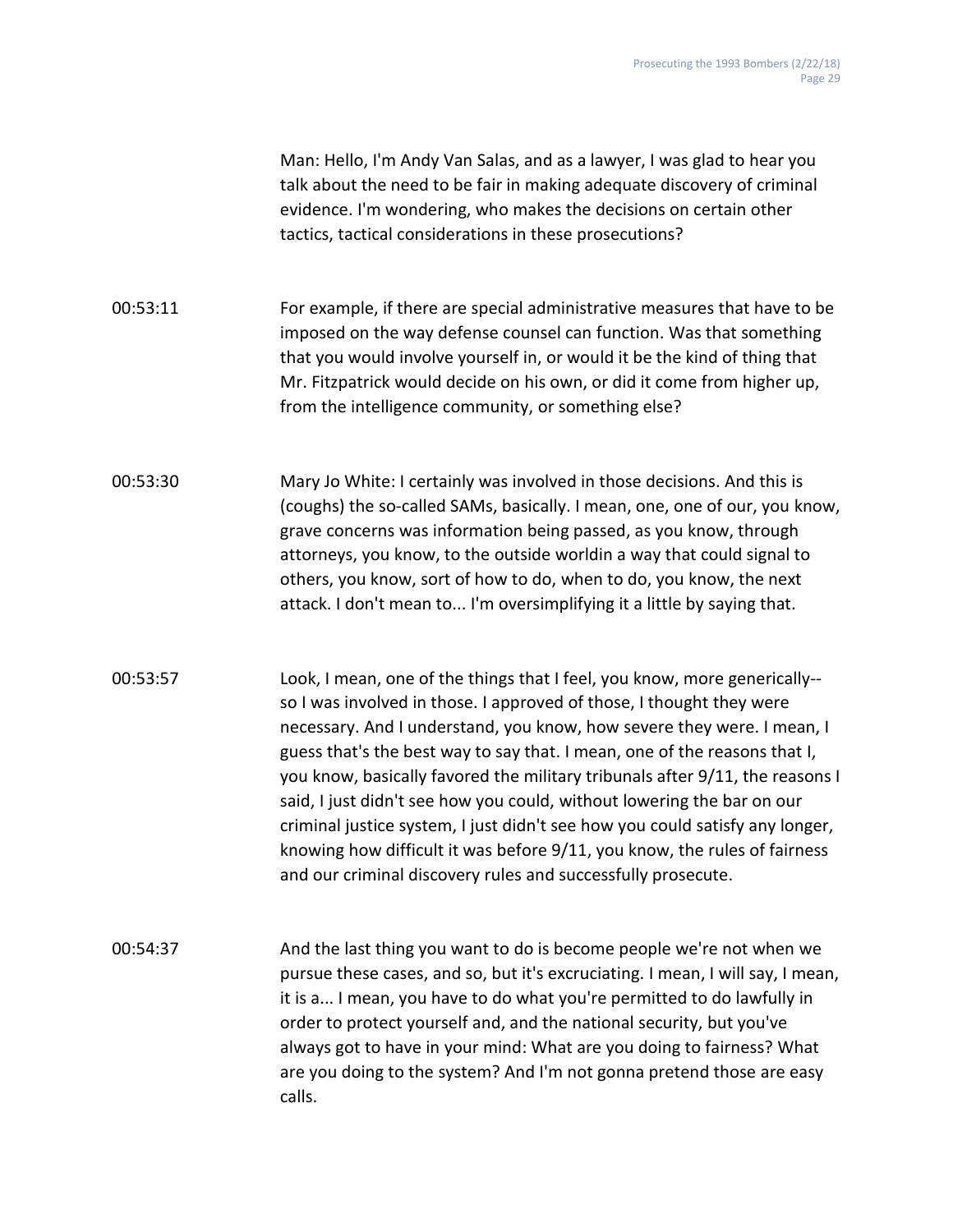| 00:55:09 | Clifford Chanin: In the middle there.                                                                                                                                                                                                                                                                                                                                                                                                                                                                                                                                                                                                                                                                                                                                                                                                    |
|----------|------------------------------------------------------------------------------------------------------------------------------------------------------------------------------------------------------------------------------------------------------------------------------------------------------------------------------------------------------------------------------------------------------------------------------------------------------------------------------------------------------------------------------------------------------------------------------------------------------------------------------------------------------------------------------------------------------------------------------------------------------------------------------------------------------------------------------------------|
|          | Woman: Jule Weiss, not a lawyer, but employed at the World Trade<br>Center from 1981 till, uh, 9/11. My question is, when the Bush<br>administration, supposedly, and I don't know the information, had gotten<br>warning that something was about to happen, were there other arenas<br>that were also aware of those warnings, or were they not really<br>important enough for-- to pay attention to?                                                                                                                                                                                                                                                                                                                                                                                                                                  |
| 00:55:48 | Mary Jo White: Before 9/11, you mean?                                                                                                                                                                                                                                                                                                                                                                                                                                                                                                                                                                                                                                                                                                                                                                                                    |
|          | Jule Weiss: Before 9/11, because you had already I mean, from what<br>you're saying, you were very aware of the threats, in general.                                                                                                                                                                                                                                                                                                                                                                                                                                                                                                                                                                                                                                                                                                     |
|          | Mary Jo White: In, certainly in general, there's no question. I mean, look,<br>I'll tell you from my perspective, again, there's been a lot written and a<br>lot of findings on this that have much more information than certainly I<br>had before 9/11, and frankly, that I know now in terms of who knew<br>what when.                                                                                                                                                                                                                                                                                                                                                                                                                                                                                                                |
| 00:56:13 | But, you know, approaching 9/11, and again, remember that wall I talked<br>about? There could be information being gathered on the intelligence<br>side that, you know, myself and the assistants in the office would never<br>hear about, some in the FBI would not hear about. We were aware there<br>was a level of concern, but that's about all we knew. We didn't have any,<br>you know, specific information. I will tell you that when I was in the<br>command center after 9/11-- the FBI command center, I was there for<br>about six weeks after 9/11-- um, and the materials on Moussaoui, you<br>know, the so-called 19 <sup>th</sup> hijacker or whatever, um, came into the<br>command center. I knew absolutely nothing about him, neither did<br>anyone else in our office, and the New York FBI didn't know about him. |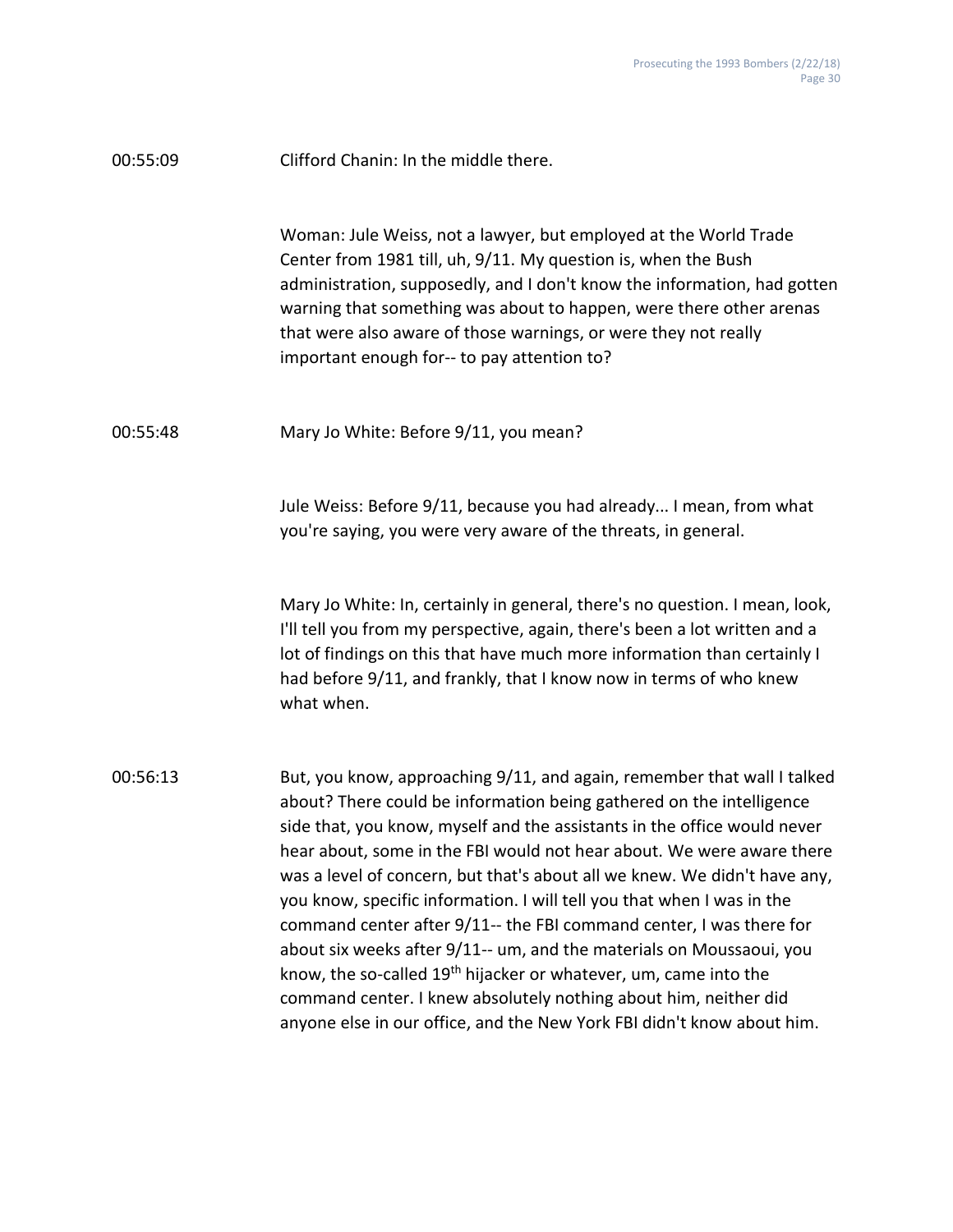00:57:05 And I also saw that they didn't seek a warrant, you know, either a search warrant or, you know, a FISA warrant, and I know-- and again, I'm not suggesting it would've prevented 9/11, I mean, I'm not at all suggesting that-- but I know what would've happened if we'd had that information: we would've gotten a warrant, and we'd have learned a lot more before 9/11.

> So, you know, I'm not a person that points fingers at this. I am a person who, since 1995, has said, "You've got to have all the information known to our government, you know, in one place and being looked at by the minds, you know, who know what they're looking at." And clearly there, we didn't have that before 9/11.

00:57:48 Clifford Chanin: Let me read from this article you wrote in 2001, 'cause it really summarizes where we were then, and I want you to contrast it with where you think we are now.

Mary Jo White: And this is before 9/11?

Cliff Chanin: This is before 9/11.

Mary Jo White: Right.

Clifford Chanin: So this is early 2001. "Our criminal justice system..." And this is about the prosecution of terrorism cases. "Our criminal justice system is simultaneously respected and feared because it's known as a system that cannot be fixed or corrupted. We must make sure that it continues to function fairly and effectively in cases involving international terrorism."

00:58:22 Has our reputation-- which I think you characterized very well in that time-- has it come through with the same qualities in light of everything that's happened, whether it's the Guantanamo issues, the military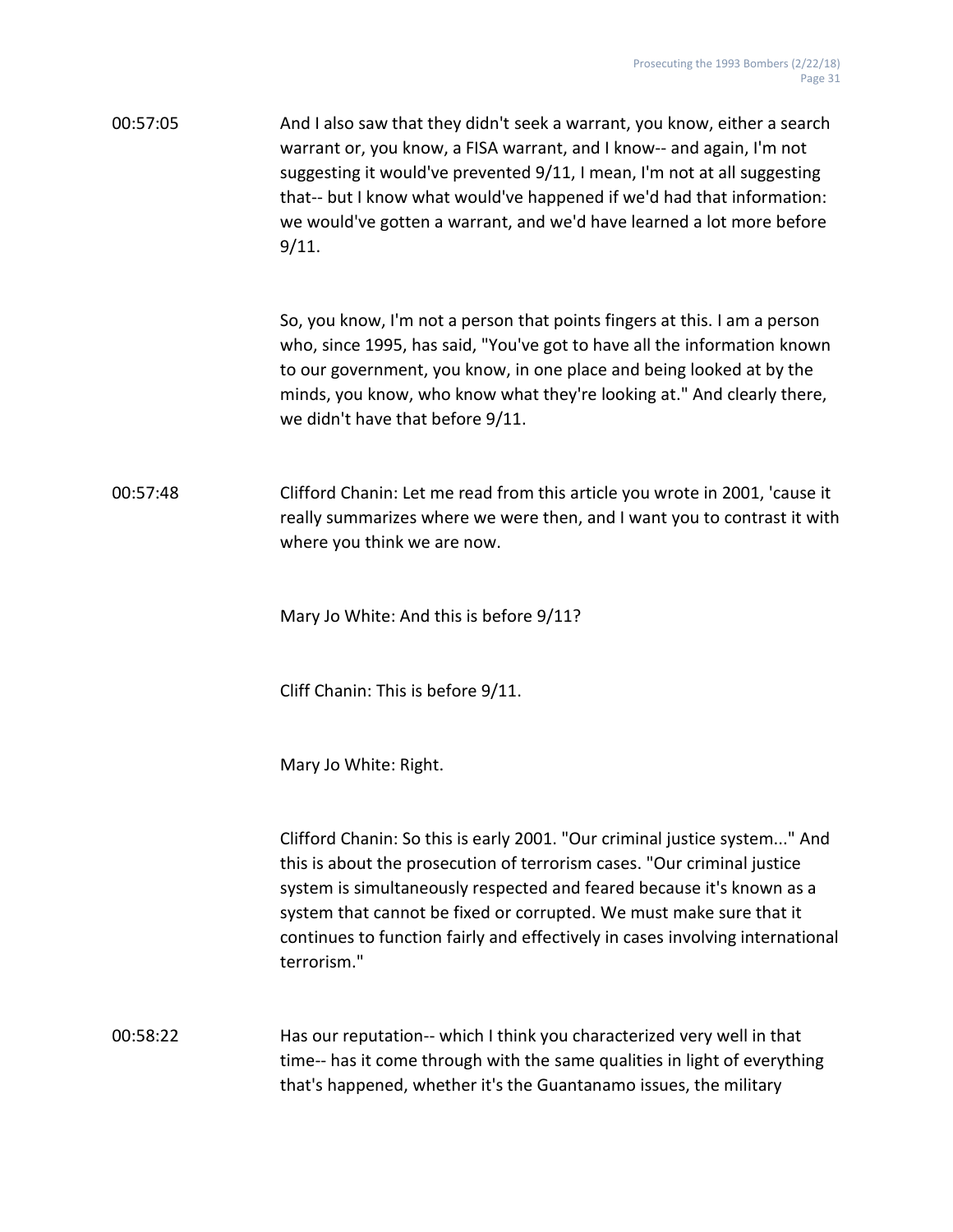tribunals, the rendition, and all those other things that have happened outside of the criminal justice system, but that the criminal justice system could not stop, has it changed, do you think, this perception of the U.S. justice system?

00:58:51 Mary Jo White: Um, and what I was talking about, I don't... Well... (stammers) I mean, to some degree, yes—I think, to some degree, yes. Um, and it kind of depends on who we're talking about. Who I was talking about there was, really, kind of the terrorists that are looking upon our system of criminal justice. I don't think that's changed.

- 00:59:13 In fact, I think, you know, one of the detainees in Guantanamo who was an East Africa embassy bombing defendant, uh... I happened to be a monitor for the Defense Department, after I left office, of the conditions in Guantanamo. And this defendant had just been moved up to the Southern District of New York to be tried and ultimately convicted in that case, and kind of the word around Guantanamo is, "You really don't want to go to New York," you know. It's not as good a facility as New York and you'll never see the light of day after you go to New York.
- 00:59:47 And, you know, so I think the answer is, you know, you know, again, we've been through what we've been through with the military tribunals. There were no cases for a while. You had some nicks, I think, based on some of the material support, terrorism cases, but I think it's still a respected and feared system. And it should be.

01:00:08 Clifford Chanin: One more. Over there, please.

Man: (clears throat) You mentioned that a, at least, overarching theme for the terrorists would be to bring down our government, but it seems like most of the attacks have really just been maximizing publicity and loss of life. They're not really designed to bring down the government. So if, if it's really, that's what it is, they're just trying to make a big stir, how do you ever really think we can prevent... You know, I know you can prevent some, but... There's just no way to prevent them all. I mean, I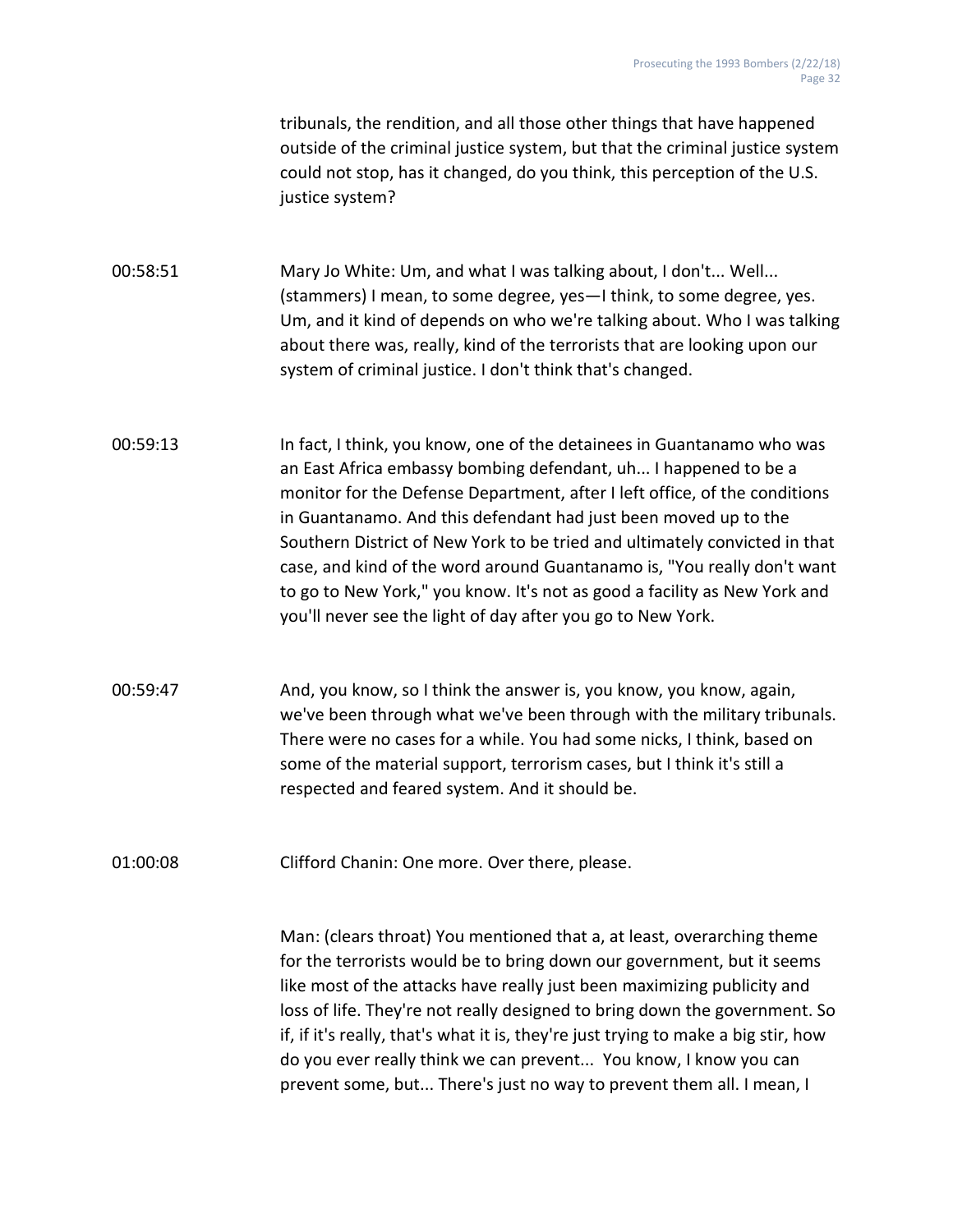know I come in from New Jersey on the train. It'd be very easy for someone to step on that train...

Mary Jo White: Yeah.

01:00:48 Man: ...with a bomb and set it off and, you know, I get scared every day I do that, but how do you, how do you see that happening in terms of stopping that, and is that really the case? They don't care about the government, just maximum carnage, if you will?

> Mary Jo White: I mean, I think there's an ultimate objective that, you know, that, you know, includes undermining/toppling our government at the end of the day, but, you know, there are lots of steps that are smaller than that, obviously, that we worry about every day.

01:01:15 Do I think we can stop every... No. I mean, I think we do everything we can... And look, we use every tool. I mean, including-- not law enforcement, not the military, not intelligence-- but, you know, root causes, that's a whole nother program, where, you know, we can't really get into in any detail tonight, but at the end of the day, I don't think you can stop every attack. I think we're a lot more secure than we were before 9/11, without any question, but I think, you know, to lower our, you know, our bar of vigilance, huge mistake, and even not lowering that bar of vigilance, I don't think we can stop every attack. I think we have to respond to... I mean, I was commenting earlier, I mean, one of the most remarkable things, I thought, and I thought it in 1993 about the 1993 bombing, was how, obviously, six innocent people lost their lives, and an unborn baby lost his life in the bombing, but not a single person evacuating the Trade Center died.

01:02:17 You know, how can you not have a heart attack, a fatal heart attack? And so, the resiliency of New Yorkers-- and I don't confine it to just New York- - you know, in responding to that attack, and frankly, in responding to 9/11, is what we've got to, you know, always maintain and have, I think, but I think we're in a much better position worldwide, you know, in preventing, you know, more and more of these attacks, but, you know,